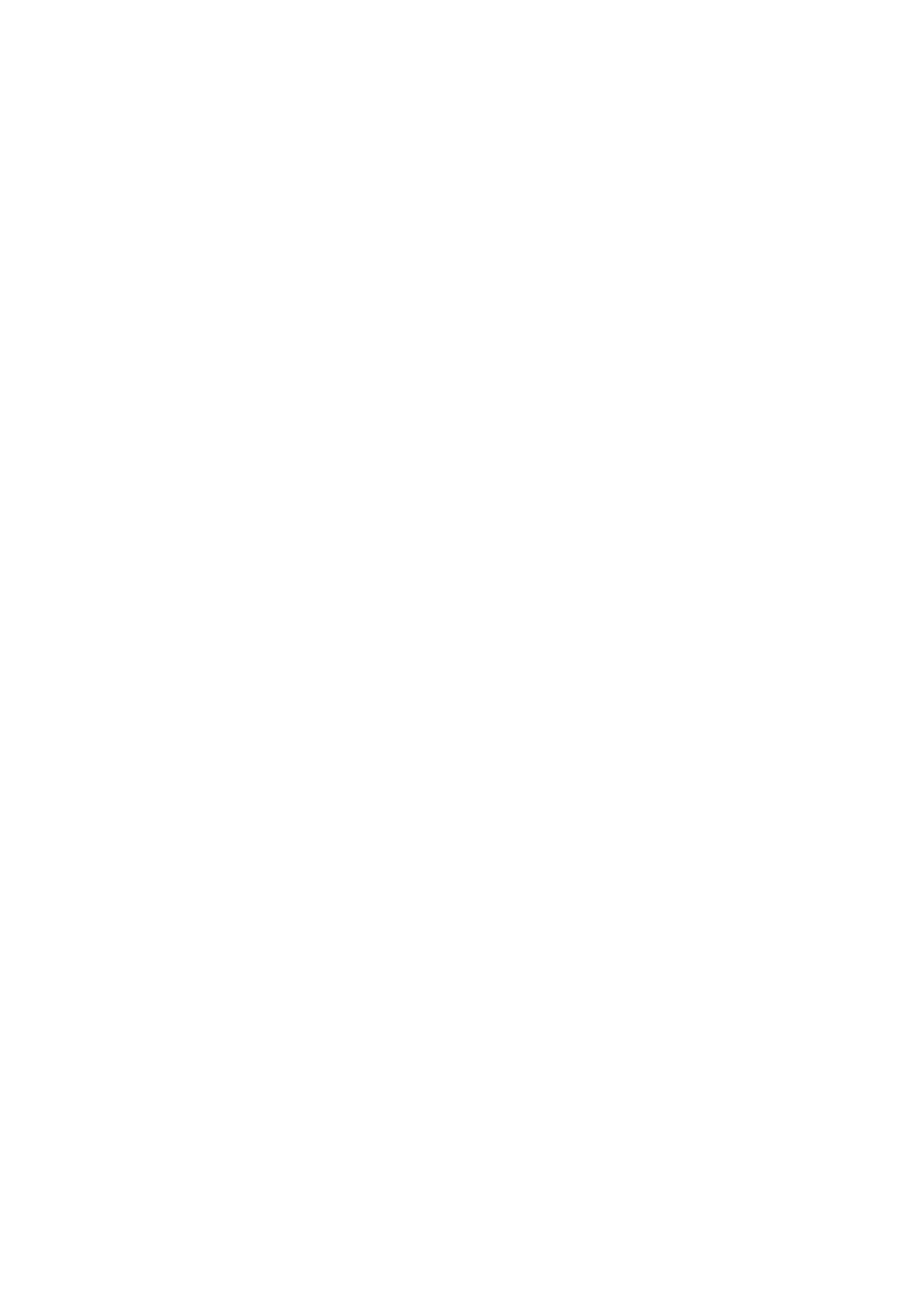# Affordable Housing for Bradwell: A Housing Needs Study

*Centre for Regional Economic and Social Research Sheffield Hallam University* 

> *Dr Stephen Green [stephen.green@shu.ac.uk](mailto:stephen.green@shu.ac.uk) Tel: 0114 225 2831*

> > December 2007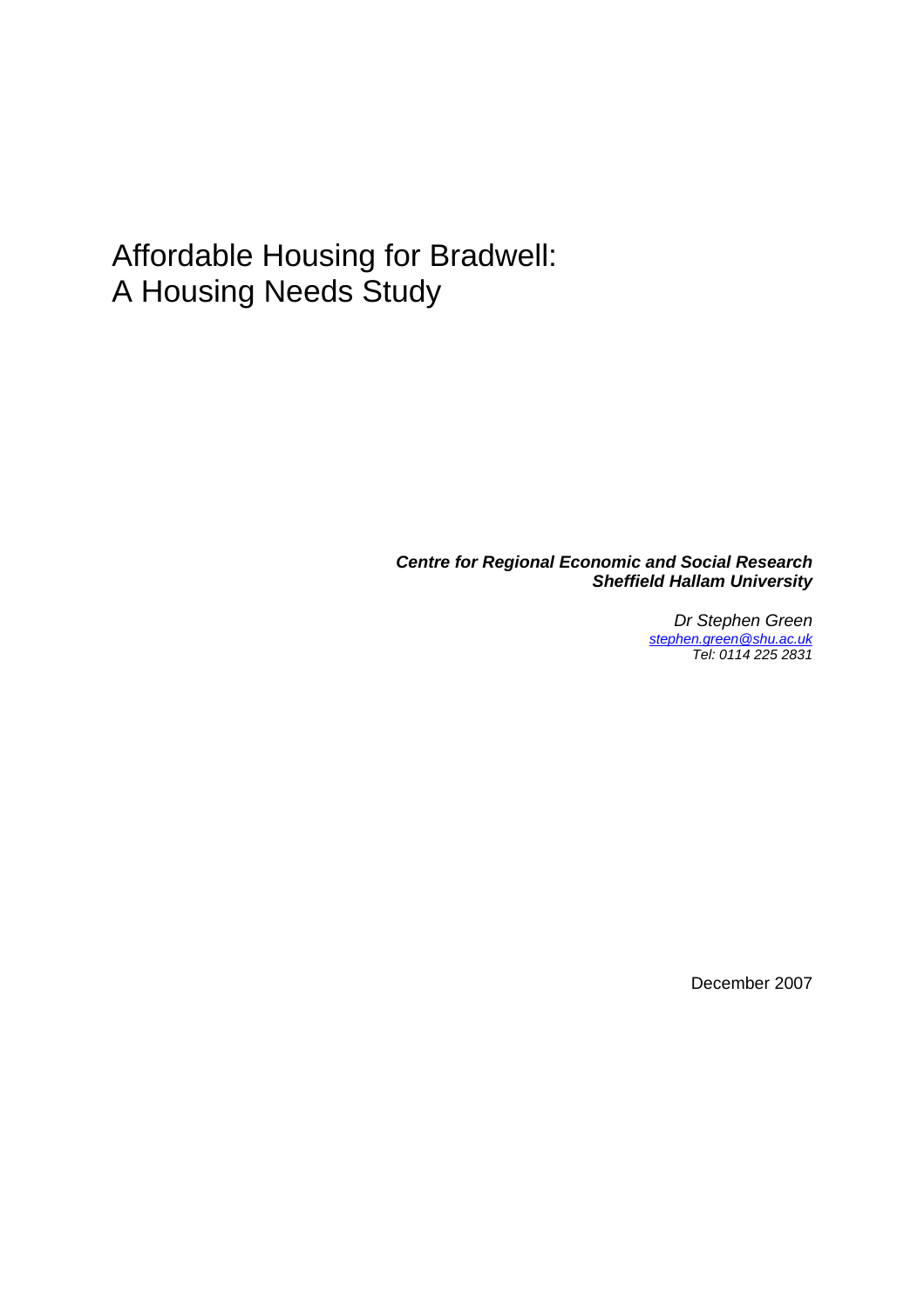I would like to thank the following people for helping me with this study. First and foremost, the residents who participated in workshops and interviews provided really good data to underpin this study. I am indebted to Bradwell Parish Council, particularly Chris Furness, Richard Jarman and Steve Lawless, for their guidance and support. My thanks also to the rural housing enabler, Isabel Bellamy, and Rob Cogings of Derbyshire Dales District Council for sharing the data from the housing needs survey and for their comments on the draft report. At CRESR, I'm extremely grateful to Emma Smith and Sarah Ward who helped with data entry and formatting tasks. Finally, I would like to thank Northern Counties Housing Association, particularly John Ray and Lee Allott, for funding and supporting this study.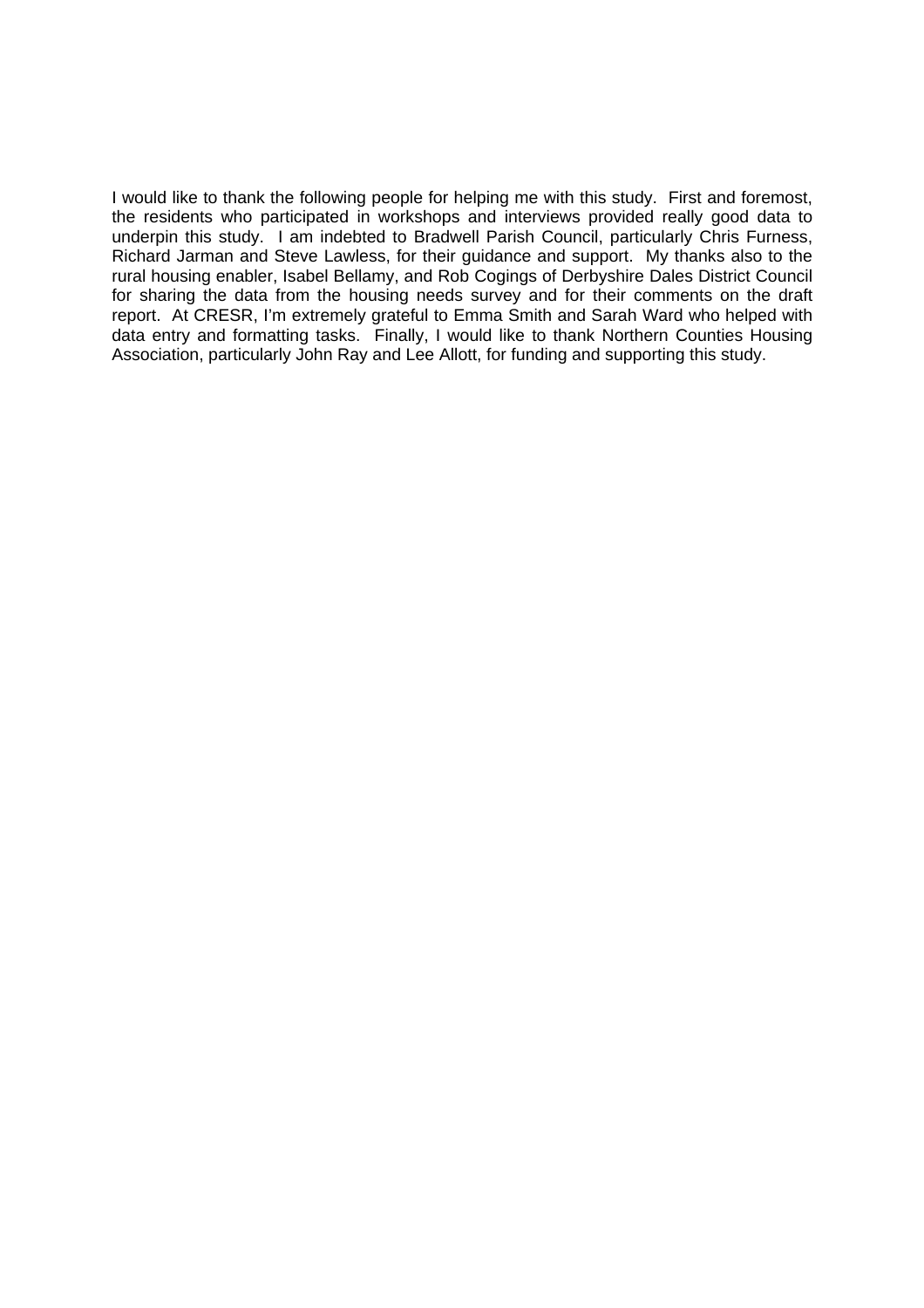# **Contents**

| 1.                                   |                                                         |  |
|--------------------------------------|---------------------------------------------------------|--|
| 1.1.<br>1.2.<br>1.3.<br>1.4.         |                                                         |  |
| 2.                                   |                                                         |  |
| 2.1.<br>2.2.<br>2.3.<br>2.4.<br>2.5. |                                                         |  |
| 3.                                   |                                                         |  |
| 3.1.<br>3.2.                         |                                                         |  |
| 4.                                   | A Methodology for Analysing the Housing Needs Survey 11 |  |
| 4.1.<br>4.2.<br>4.3.<br>4.4.         |                                                         |  |
| 4.5.                                 |                                                         |  |
| 5.                                   |                                                         |  |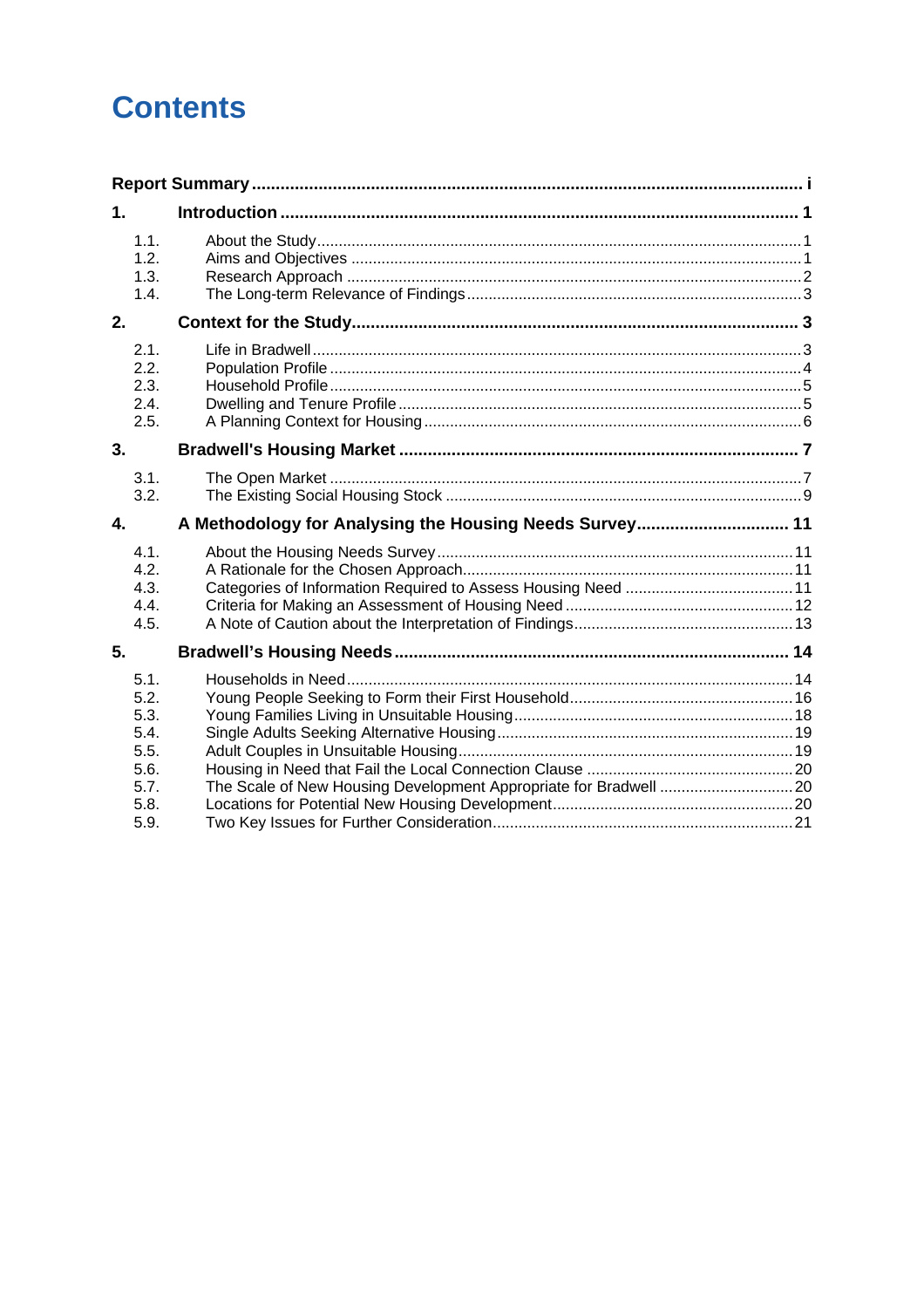# <span id="page-5-0"></span>**Report Summary**

## **Introduction**

This study has been commissioned by Northern Counties Housing Association (NCHA) in partnership with Bradwell Parish Council. Both these organisations are interested in developing affordable houses for local people in Bradwell. Following the launch of a recent new housing development by NCHA in Bradwell, there appeared to be demand for more new houses. This study aims to quantify the needs and demands for affordable housing and provide a deeper understanding of the housing issues facing Bradwell in order that short and long-term solutions can be found to meet housing needs.

A multi-methods approach is taken. Data are drawn from a number of sources including:

- **the Bradwell Housing Needs Survey undertaken in March 2007 by Derbyshire** Dales District Council
- **E** interviews with key stakeholders, including local estate agents, and local letting officers, and
- two resident workshops and one-to-one interviews undertaken in July/August 2007 to discuss topics including the housing market, the nature of housing difficulties, the nature of housing needs and the nature of 'community' in Bradwell.

It is expected that the findings of this report will be relevant for a period of five years and beyond. This confidence is bolstered by the use of qualitative interview data with local residents who discussed a clear desire to remain in the village in unsuitable accommodation, in the hope that new affordable dwellings will become available. Housing needs therefore are unlikely to differ over the next five years.

Beyond five years, the report still has relevance in terms of the numbers of households in need of affordable housing. However, the level of need should be reassessed by examining the impact of any new housing development (if any) and any significant changes in the turnover rate of the current affordable housing stock. The qualitative elements of the study will also remain relevant to understanding the dynamics of housing need in Bradwell.

#### **Bradwell in Context**

Workshop participants were asked to discuss life in Bradwell, and why remaining in the village was important to them. For those who had lived all or most of their lives in Bradwell, identity with the place (and maintaining that identity) is very important. Staying close to family and friends, and remaining "where we've been brought up" are important for practical and emotional reasons.

People give an impression of Bradwell as that of a closely knit community. A wide range of community activities were mentioned and there is a consensus that the majority of residents contribute to the life of the village in one way or another. This includes more recent and long-standing residents.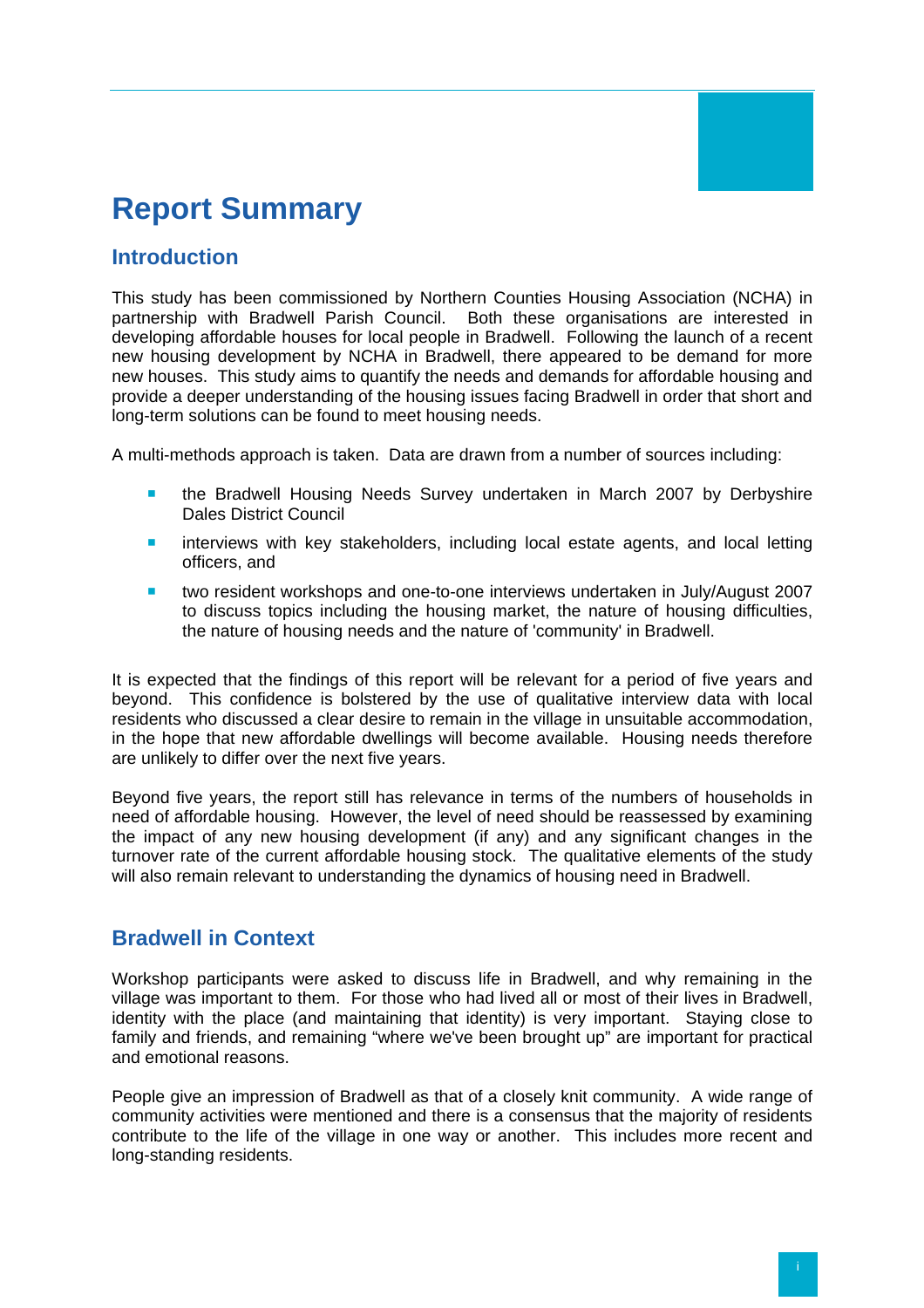Village life offers people a sense of security. People generally feel safe in the village and view nearby towns and cities as more dangerous places to live. The level of services that Bradwell offers is also a positive aspect. Nobody said that accessing health services was problematic. Views on transport were more mixed, however recent improvements to the bus service are reported to have made life easier, as does the train service from the nearby village of Hope.

Access to affordable housing, especially for younger people is one of the key issues for Bradwell residents. While there is a range of housing provision, including housing association and privately rented properties, affordable housing that caters for local needs is perceived as being in short supply.

The Bradwell Housing Needs Survey indicates that 86 per cent of respondents are in favour of a small development of affordable housing for local people. Interviews with residents and stakeholders suggest that a new housing development in Bradwell would, in principle, be popular with the majority of residents provided that it meets the needs of local people.

# **Bradwell's Housing Market**

A web-search of local property for sale on one particular day in July 2007 revealed 17 properties for sale in Bradwell. Offer prices ranged from £170,000 to £695,000. Data from the land registry show that prices have risen significantly in Bradwell over the last six years. These price rises have put open market properties out of the reach of those with modest local incomes or those without existing equity in property. First time buyers are, therefore, particularly affected by house price inflation.

Estate agents describe the housing market in Bradwell as 'sluggish' (as of August 2007), and that properties take longer to sell than expected. All the estate agents interviewed also believe that Bradwell's housing market is mainly driven by people moving within the village. They consider Bradwell to be a less popular village for people from the surrounding urban centres of Sheffield and Chesterfield as it was considered to be less scenic and closer to industry.

Turning to the social rented housing stock, over the past 12 month period, no general needs housing has been offered on the Council's choice-based lettings system, however several sheltered properties have become available. For general needs housing, turnover in Bradwell has been low. Only five two-bed properties and one three-bed property have become available since 2005. In addition, there have been two new developments totalling 17 new properties (three of which are shared ownership).

In particular, one and two-bedroom properties are hard to come by. Local letting agents said that some under-occupation in three-bed properties has become necessary due to the difficulty in letting them to families and the high demand from one and two person households. Social housing aimed at older people does have a higher turnover rate. Seventeen properties have become available since 2005, and in August 2007 two such properties were available on the District Council's choice-based lettings scheme ([www.home-options.org/](http://www.home-options.org/)).

Overall therefore, the evidence does suggest that the current housing stock is not capable of meeting the current demand for affordable housing for local people.

## **A Methodology for Analysing the Housing Needs Survey**

This report takes a robust and comprehensive approach to assessing the need for affordable housing in Bradwell. Under the current planning policies of the Peak District National Park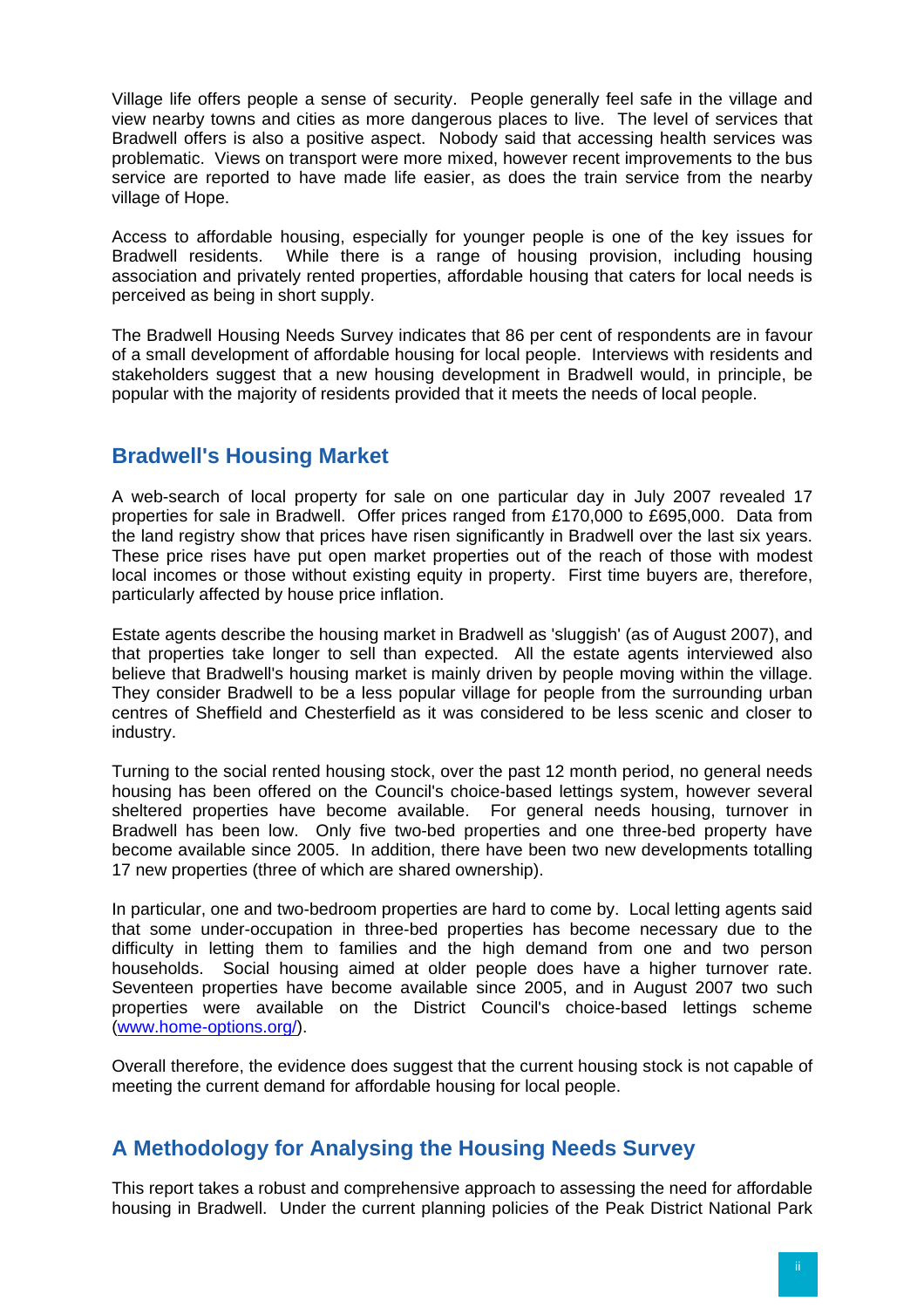Authority, development would only normally be permitted in Bradwell that provides for a proven local need for affordable housing. Any planning permission will come with a clause restricting the property to those who have a strong local connection. The assessment made in this report, therefore, identifies the level of housing need that can be met by a housing development of this kind.

The Bradwell Housing Needs Survey, carried out in March 2007, was in two parts. Households who felt that they were in housing need were asked to complete Part 2 of the form in addition to Part 1. 59 households completed Part 2. Each case was assessed against the following criteria:

- 1. Is the household inadequately housed?
- 2. Can the household's requirements be met by renting or buying on the open market?
- 3. Does the household fulfil the requirements of the Peak District National Park's local connection clause?

Only in cases where all these criteria are met is the household deemed to be in need of affordable housing that can be met by a new housing development in Bradwell.

Using this method provides a very accurate picture of housing needs in Bradwell, by assessing the likely demand for the kind of properties that may be developed in the village. Those households whose needs fall outside of the criteria listed above have been omitted from the analysis. Therefore, households who are unlikely to be eligible for a new property or indeed less likely to take up an offer of new housing are discounted. This is a critical point of consideration for a future planning application.

## **A Note of Caution about the Interpretation of Findings**

It is often the case that where an overall housing need is identified, a subjective proportion of this is determined to be the actual need. **This should not be applied to this needs assessment.** Of course it is for the developer and (if necessary) the District Council to take a view on the level of housing provision required. The findings of this report act as a guide to making those determinations.

## **Bradwell's Housing Needs**

Using the methods outlined in Chapter 4, the Bradwell Housing Needs Survey reveals that **27 households are in need of affordable housing** aimed at those with a local connection. The Table below breaks down the 59 households who returned Part 2 of the survey form.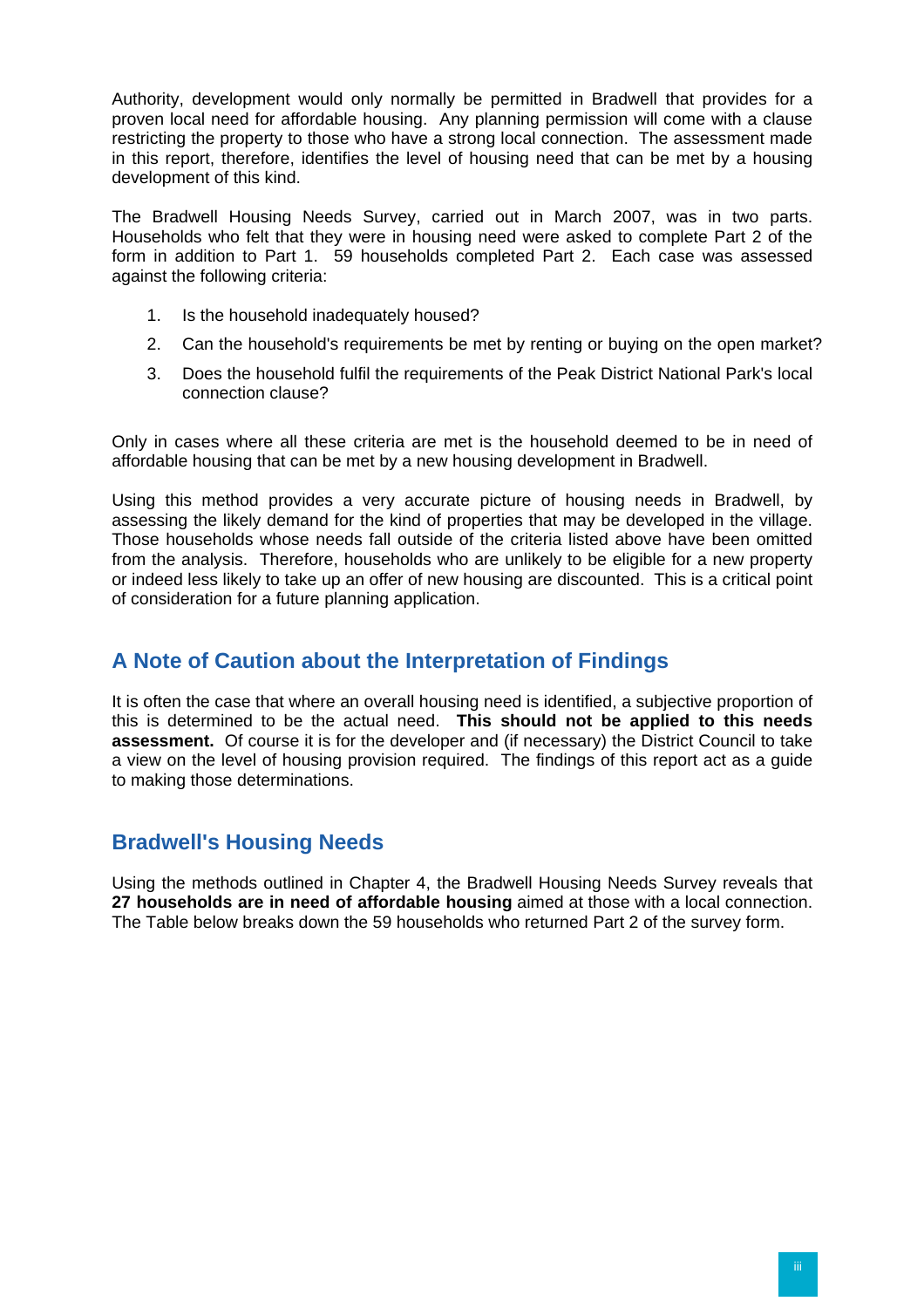#### **Categories of Part 2 Returns**

|                                                                                                 | Number of<br>households |
|-------------------------------------------------------------------------------------------------|-------------------------|
| In need of new housing that cannot be met by current<br>housing stock                           | 27                      |
| Do not meet the local needs criteria of the Peak National Park<br>Authority's Local Plan (2003) | 10                      |
| Insufficient information supplied to make a reasonable<br>assessment of circumstances           | 9                       |
| Able to meet housing need on the open housing market                                            | 7                       |
| Household wishes to move away from Bradwell Parish                                              | 2                       |
| Part 2 was fully or partially completed in error, and the<br>household is not in need           | 2                       |
| Housing need falls outside a five year period                                                   | 1                       |
| Duplicate form                                                                                  | 4                       |
| Total                                                                                           | 59                      |

Source: Bradwell Housing Needs Survey 2007

The table below breaks down these 27 households by tenure requirements, size of property and time required. This provides a robust indication of the nature of housing demand derived in the village.

#### **Households in Need of Affordable Housing**

|                             | <b>Tenure and Time Required</b> |                          |                          |                                     |                          |         |     |                         |                |                |
|-----------------------------|---------------------------------|--------------------------|--------------------------|-------------------------------------|--------------------------|---------|-----|-------------------------|----------------|----------------|
|                             |                                 | Rent                     |                          |                                     | SO <sup>1</sup>          |         |     | Rent or SO <sup>1</sup> |                | <b>Total</b>   |
| <b>Property Type</b>        | now                             | $1 - 3$                  | $3 - 5$                  | <b>Now</b>                          | $1 - 3$                  | $3 - 5$ | now | $1 - 3$                 | $3 - 5$        |                |
| 2 bed house                 |                                 | ٠                        | $\overline{\phantom{a}}$ | 3                                   | 3                        | 1       | ۰   | 1                       | ۰              | 9              |
| 3 bed house                 | 1                               | 1                        | ٠                        | ۰                                   | ٠                        | ۰       | 1   | 1                       | ۰              | 4              |
| 1 bed house/flat            | 1                               | 1                        | $\overline{\phantom{a}}$ | 2                                   | $\blacksquare$           | ۰       | ۰   | 1                       | ۰              | 5              |
| 2 bed flat                  | Ξ.                              | ۰                        | $\overline{\phantom{a}}$ | ۰                                   | $\overline{\phantom{0}}$ | ۰       | 1   | ۰                       | ٠              | 1              |
| 1 bed house                 | -                               | ۰                        | ٠                        | ۰                                   | 1                        | ۰       | ۰   | ۰                       | ٠              | 1              |
| 2 bed house/flat            | ۰                               | 1                        | ٠                        | ٠                                   | 1                        | ۰       | ۰   | -                       | ۰              | $\overline{2}$ |
| 1 bed flat                  | ۰                               | ۰                        | $\overline{\phantom{0}}$ | ۰                                   | $\blacksquare$           | ۰       | 1   | 1                       | ٠              | $\overline{2}$ |
| 2 bed house/bungalow        | ٠                               | 1                        | ۰                        | ٠                                   | $\overline{\phantom{a}}$ | ۰       | ۰   | ۰                       | ۰              | 1              |
| 2 bed warden assisted       | ۰                               | ۰                        | $\overline{2}$           | ۰                                   | ٠                        | ۰       | -   | ۰                       | ۰              | $\overline{2}$ |
| Total                       | 3                               | 4                        | $\mathbf{2}$             | 5                                   | 5                        | 1       | 3   | 4                       | $\blacksquare$ | 27             |
|                             |                                 |                          |                          | <b>Simplified by Property Types</b> |                          |         |     |                         |                |                |
| 1 bed                       | 1                               | 1                        | $\overline{\phantom{a}}$ | 2                                   |                          | ۰       | 1   | $\overline{2}$          | ٠              | 8              |
| 2 bed                       | 1                               | $\overline{2}$           | $\overline{\phantom{a}}$ | 3                                   | 4                        | 1       | 1   | 1                       | ٠              | 13             |
| 3 bed                       | 1                               | 1                        | ٠                        | ۰                                   | $\overline{\phantom{a}}$ | ۰       | 1   | 1                       | -              | 4              |
| Warden assisted             | -                               | $\overline{\phantom{0}}$ | $\overline{2}$           | -                                   | $\overline{\phantom{a}}$ | ۰       | -   | ۰                       | ۰              | $\overline{2}$ |
| <b>Total</b>                | 3                               | 4                        | $\overline{2}$           | 5                                   | 5                        | 1       | 3   | 4                       | -              | 27             |
| <b>Simplified by Tenure</b> |                                 |                          |                          |                                     |                          |         |     |                         |                |                |
| Total                       |                                 | 9                        |                          |                                     | 11                       |         |     | $\overline{7}$          |                | 27             |

Source: Bradwell Housing Needs Survey 2007 1 Shared ownership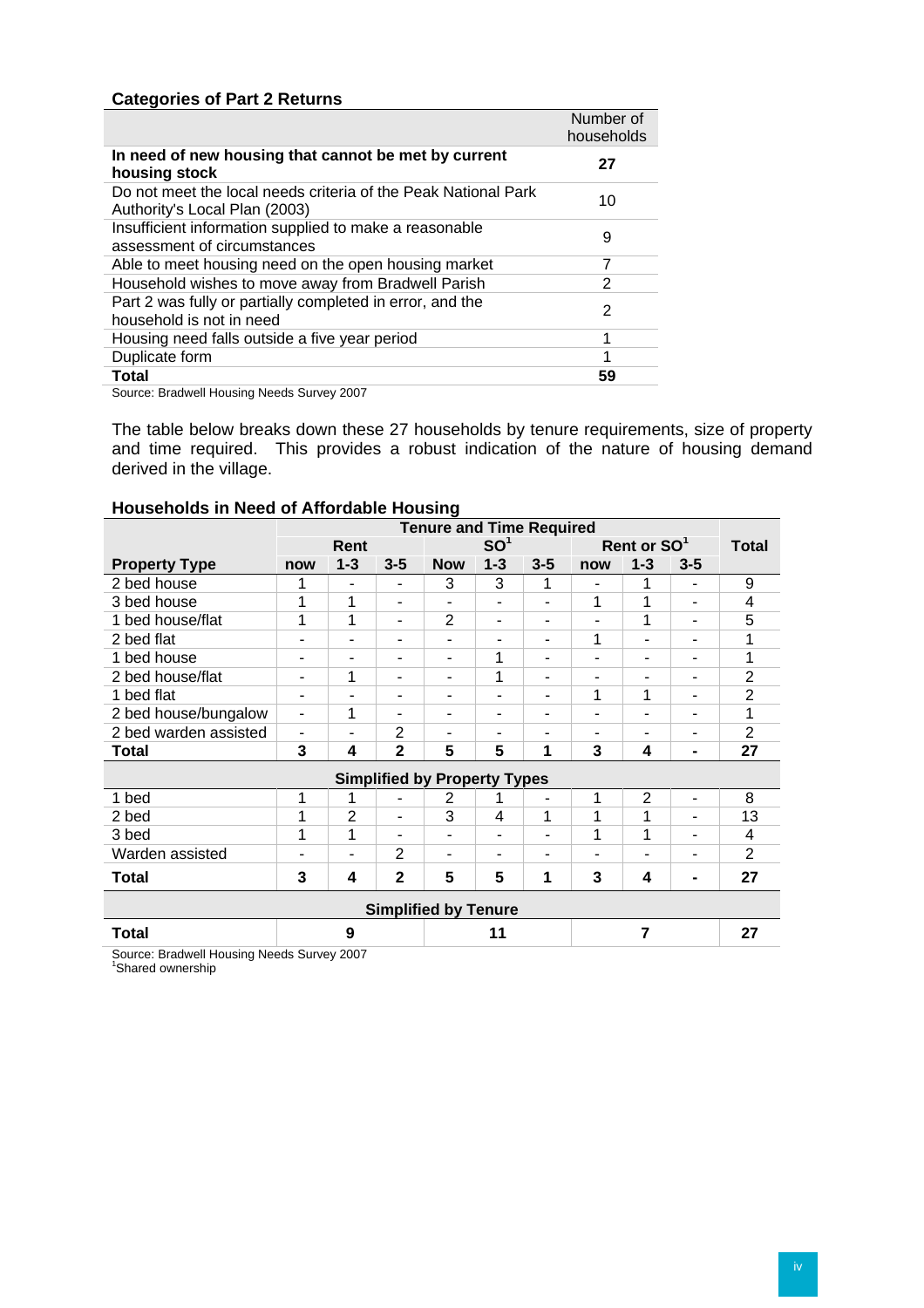# **Categories of People in Need**

The table below provides a better understanding of **who** is in housing need. The report discusses the housing issues faced by each of these groups.

#### **Categories of People in Housing Need**

|                                              | Number of<br>households |
|----------------------------------------------|-------------------------|
| Young people seeking to form first household | 16                      |
| Young families living in unsuitable housing  | 4                       |
| Single adults living in unsuitable housing   | 4                       |
| Adult couples living in unsuitable housing   | 3                       |
| Total                                        | 27                      |
|                                              |                         |

Source: Bradwell Housing Needs Survey 2007

#### *Young people seeking to form their first household*

This is a particularly interesting group. Their needs are for one and two bed properties and 14 households specify shared ownership as a preferred tenure choice, linked to a strong aspiration to get a foot on the housing ladder. However, young people have a clear perception that property ownership on the open housing market is beyond their reach.

The need for one bed properties comes out strongly from this group. At present, provision of this type of accommodation in Bradwell is extremely rare.

#### *Young families living in unsuitable accommodation*

This is often a key group in rural communities whose housing needs are poorly met. However, this survey reveals that only four such households are in housing need. The reason for this is the recent housing development by NCHA consisting of 12 three-bed properties aimed specifically at the needs of young families. While a significant amount of this need has been met, therefore, there is still a need for housing that is suitable for expanding families, especially given the very low turnover in the current housing stock.

#### *Single adults seeking alternative housing*

Three of the four households in this category currently live in the private rented sector. There are strong aspirations toward home ownership amongst this group, but while they have aspirations towards home ownership, they are unable to access the open market and with to either rent or access shared ownership to provide greater security of tenure and better living conditions.

#### *Adult couples in unsuitable housing*

Of the four households in this category, two are in need of warden-assisted accommodation in three to five years time. Bradwell does have a small supply of this type of accommodation and turnover rates are reasonable. Also the opportunities to adapt their current homes and provide greater support in the home could be explored. However, this is likely to be an increasing need in Bradwell. Many older households find themselves equity rich but income poor, and in properties that have become unsuitable.

Developers, strategic housing and planning officers and the Parish Council should be aware that there is a demand for properties from older people, usually long-standing residents, who have owned properties for a long time. Dealing with this need requires a more detailed assessment of the problem than can be dealt with in this report.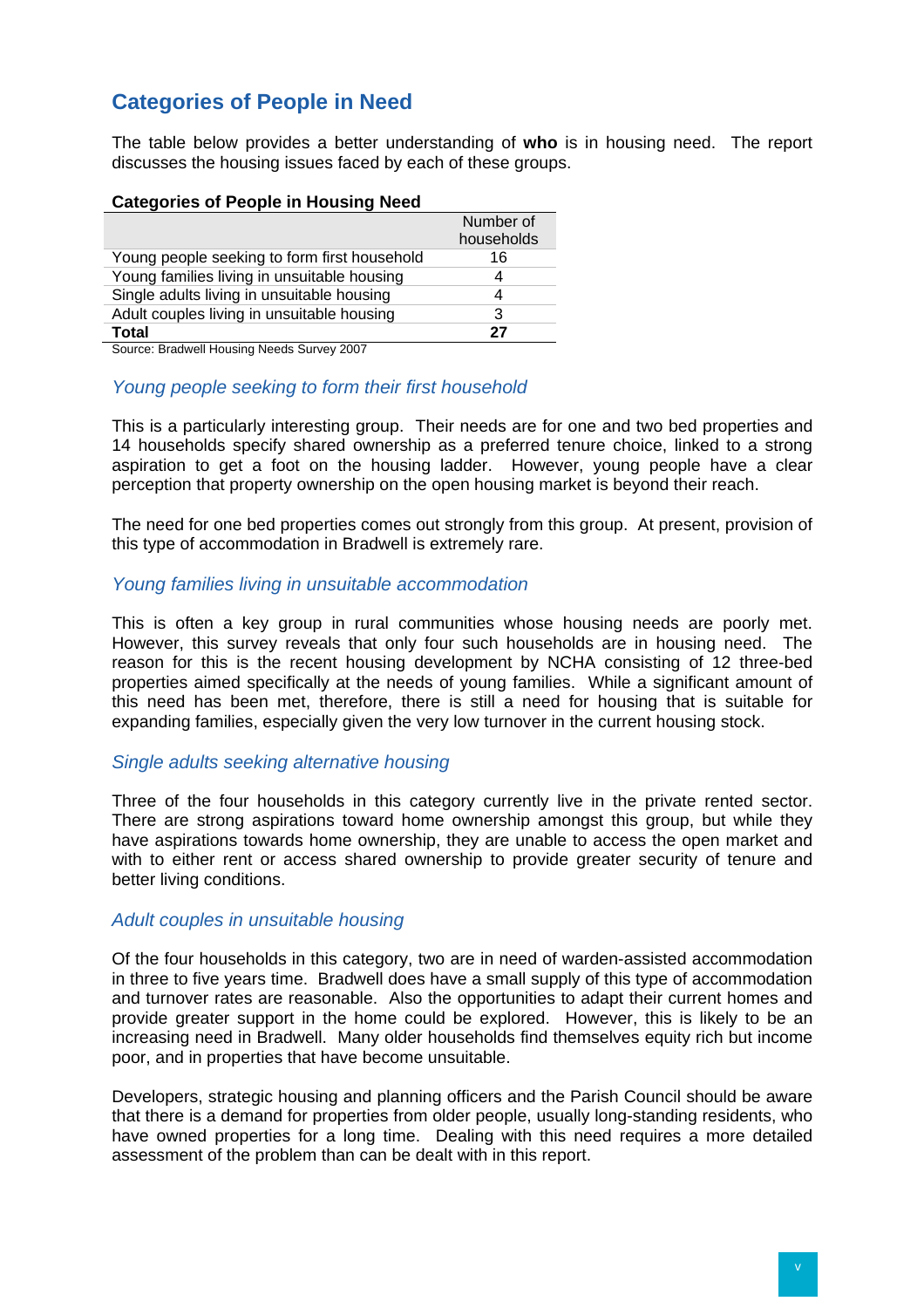# **Key Issues for Stakeholders**

#### *One-bed or two-bed properties?*

It will be important to decide whether or not one-bed properties are an appropriate development decision. While evidence from some key stakeholders suggests that one-beds are not generally considered to be a viable development option, evidence from younger people suggests that this would satisfy their housing needs.

Younger people have been frustrated that despite the rhetoric, new developments to date have been aimed at families and have neglected younger people in different household formations.

Clearly a more mixed development is appropriate for Bradwell. The evidence of this report suggests that one-bed properties have an important role to play.

#### *Renting versus shared ownership*

This analysis, based on people's tenure preferences and their financial position, shows a relatively high demand for shared ownership.

There is a need for caution here. It feels high, particularly taking into account difficulties experienced recently in selling three such houses in Bradwell, and taking account of the District-wide survey of housing needs which suggests that only 1 in 5 of the households in need can afford shared ownership at a 50 per cent share. The developer should therefore weigh this evidence against that of respondents preferences when reaching a decision on the shared ownership element of any future development.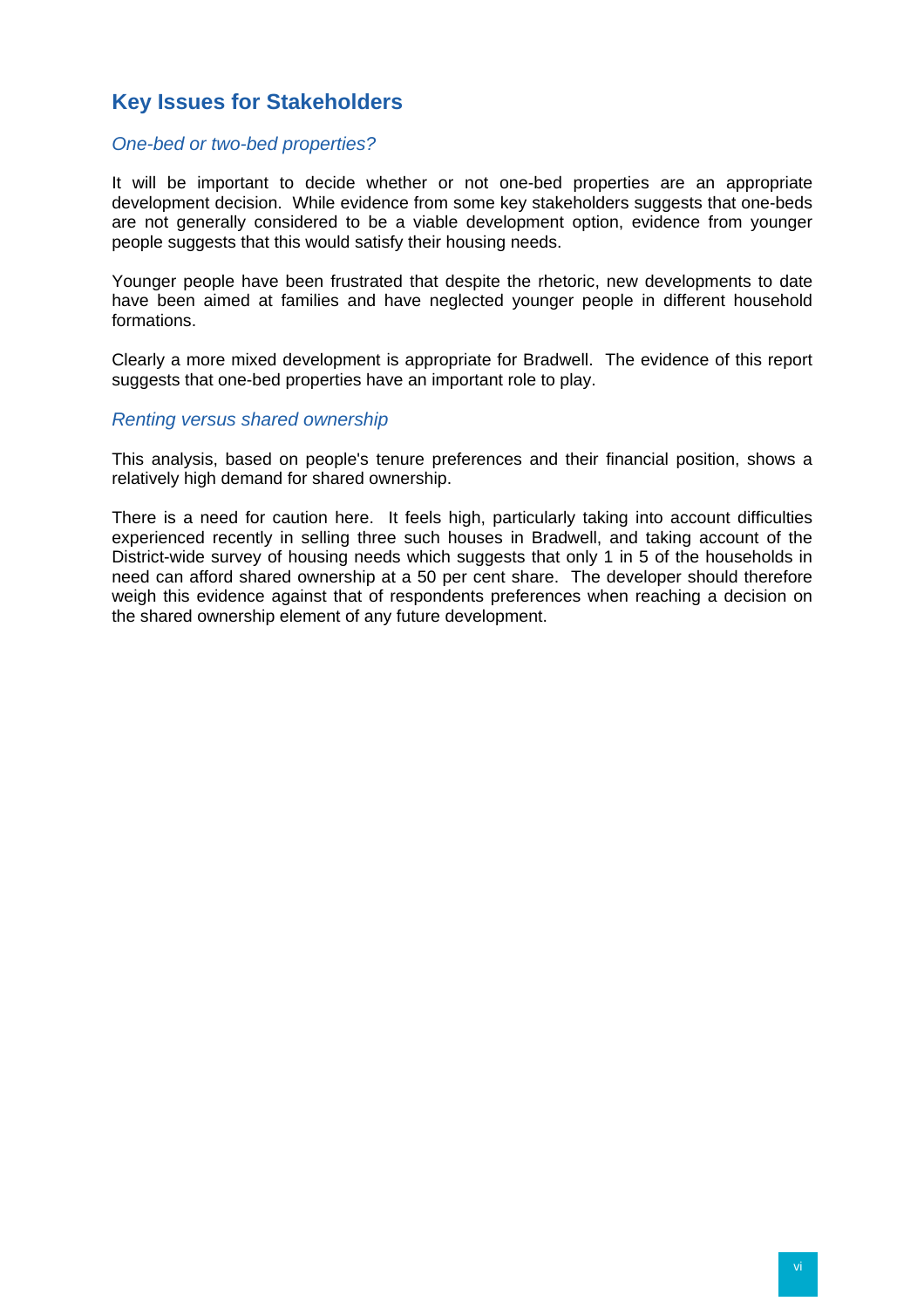

# <span id="page-11-0"></span>**1. Introduction**

# **1.1. About the Study**

This study has been commissioned by Northern Counties Housing Association in partnership with Bradwell Parish Council. Both these organisations are interested in developing affordable houses for local people in Bradwell. In 2006 Northern Counties built 12 houses in the village. All were three bed properties; nine were offered for rent and three were offered for shared ownership. However, at an event to mark the completion of this development, it became apparent that there was a local need for more affordable housing. This study aims to quantify the need for affordable housing that still exists in Bradwell. In addition, this study aims to provide a detailed analysis of the type of households in need and the type of accommodation required. This information will provide the developer with a clear idea about the number and type or properties required for the parish, which they can take forward as a development proposal.

#### **1.2. Aims and Objectives**

The study has three main aims and objectives.

- 1. To provide a housing needs assessment for Bradwell to inform and support a development proposal by Northern Counties Housing Association. It is important to note that for the purpose of this study, housing need is defined as those households that will be eligible to apply for a new development for affordable housing in Bradwell. Any new development in Bradwell will be subject to planning constraint, limiting the properties to those households who meet the planning authority's local needs criteria.
- 2. To provide a more detailed understanding of the housing issues faced within Bradwell. This is to provide the Parish Council with a better understanding of housing needs in the village and how it could be better met in the future. It also enables the developer to provide a more tailored approach to a future development that is more responsive to local conditions.
- 3. To identify possible locations for a new development based on respondent's views. Site location can be one of the most contentious aspects of a new affordable housing development. It was important that the research did not suggest or propose certain sites, because of the dangers of misinformation and rumour circulating in a relatively small community. Therefore, respondents were asked general questions about where they would like to see new housing to be built.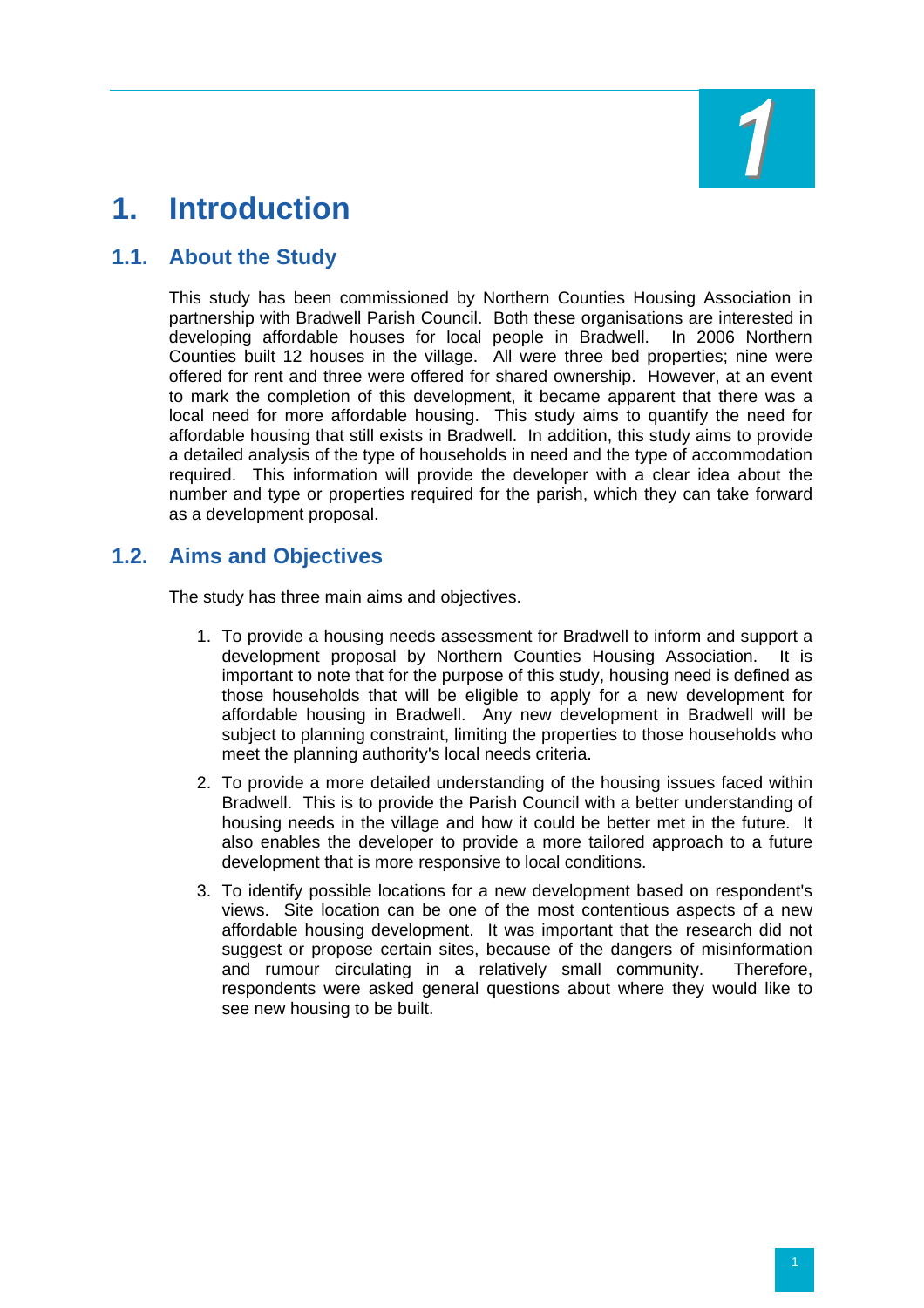# <span id="page-12-0"></span>**1.3. Research Approach**

The research involved a number of methods and techniques. The following subheadings outline the methods involved.

#### *Brief document review*

To provide a context for the study, a brief review of relevant literature was carried out. This included local planning documents, recent local housing strategies and statements and recent reports from the Affordable Rural Housing Commission.

#### *Analysis of the housing needs survey*

In the initial proposal to NCHA, the intention was for CRESR to undertake a housing needs survey in Bradwell. However, the recent appointment of a Rural Housing Enabler made it possible for Derbyshire Dales District Council to carry out a survey. This reduced the costs of the research. With the agreement of the District Council and the Rural Housing Enabler, the data from the survey was made available to CRESR for the purposes of this study.

The methodology used to analyse the housing needs survey is laid out in Chapter 4 of this report. The analysis used differs somewhat from current practice. However, it should be stressed that this approach does not seek to undermine current practice. This study has benefited from greater time and resources than are normally available to District Councils or Rural Housing Enablers. We believe that the approach outlined provides the client with the most robust information upon which to put together a development proposal. We also hope that it will be acceptable to the planning authority as a clear expression of housing need in Bradwell.

#### *Stakeholder interviews*

To better understand the context for housing needs in Bradwell, interviews were carried out with a number of stakeholders. These included local estate agents, housing association letting and leasing agents, and local representatives at District and Parish level.

#### *Resident workshops*

Two resident workshops were carried out in July 2007. The aim of these was to better understand people's housing issues in a cost-effective way. Workshop participants were sampled from the housing needs survey and invited to attend one of the sessions. Workshop 1 was aimed at newly emerging households (i.e. those looking to form their first independent household), while Workshop 2 was aimed at existing households whose accommodation was unsuitable.

The workshops were conducted using a semi-structured topic guide, and included the following topics for discussion:

- Bradwell's housing market
- $\blacksquare$  the nature of housing difficulties
- **the nature of housing needs, and**
- community services in Bradwell.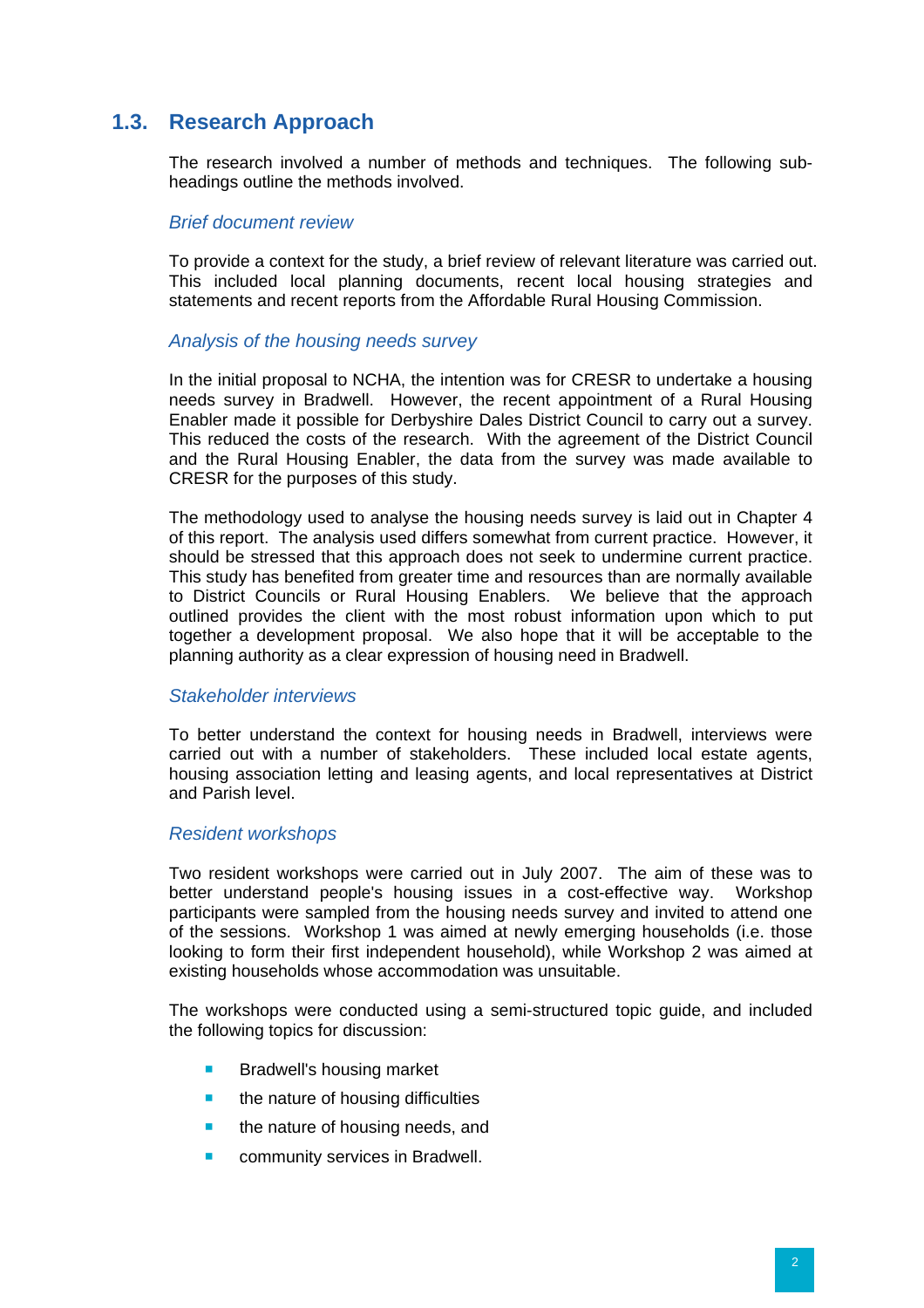<span id="page-13-0"></span>Attendance at both groups was lower than expected. Five people attended workshop one and six people attended workshop two. The expectation was that around ten people would take part in each event. In order to compensate for this, eight telephone interviews were undertaken on a one-to-one basis with people who were invited to the workshops but were not able to attend. Five were with people seeking to form a household for the first time and three were with those in need of a different property.

# **1.4. The Long-term Relevance of Findings**

It is expected that the findings of this report will be relevant for a period of five years and beyond. This confidence is bolstered by the use of qualitative interview data with local residents who discussed a clear desire to remain in the village in unsuitable accommodation, in the hope that new affordable dwellings will become available. Housing needs therefore are unlikely to differ over the next five years.

Beyond five years, the report still has relevance in terms of the numbers of households in need of affordable housing. However, the level of need should be reassessed by examining the impact of any new housing development (if any) and any significant changes in the turnover rate of the current affordable housing stock. The qualitative elements of the study will also remain relevant to understanding the dynamics of housing need in Bradwell.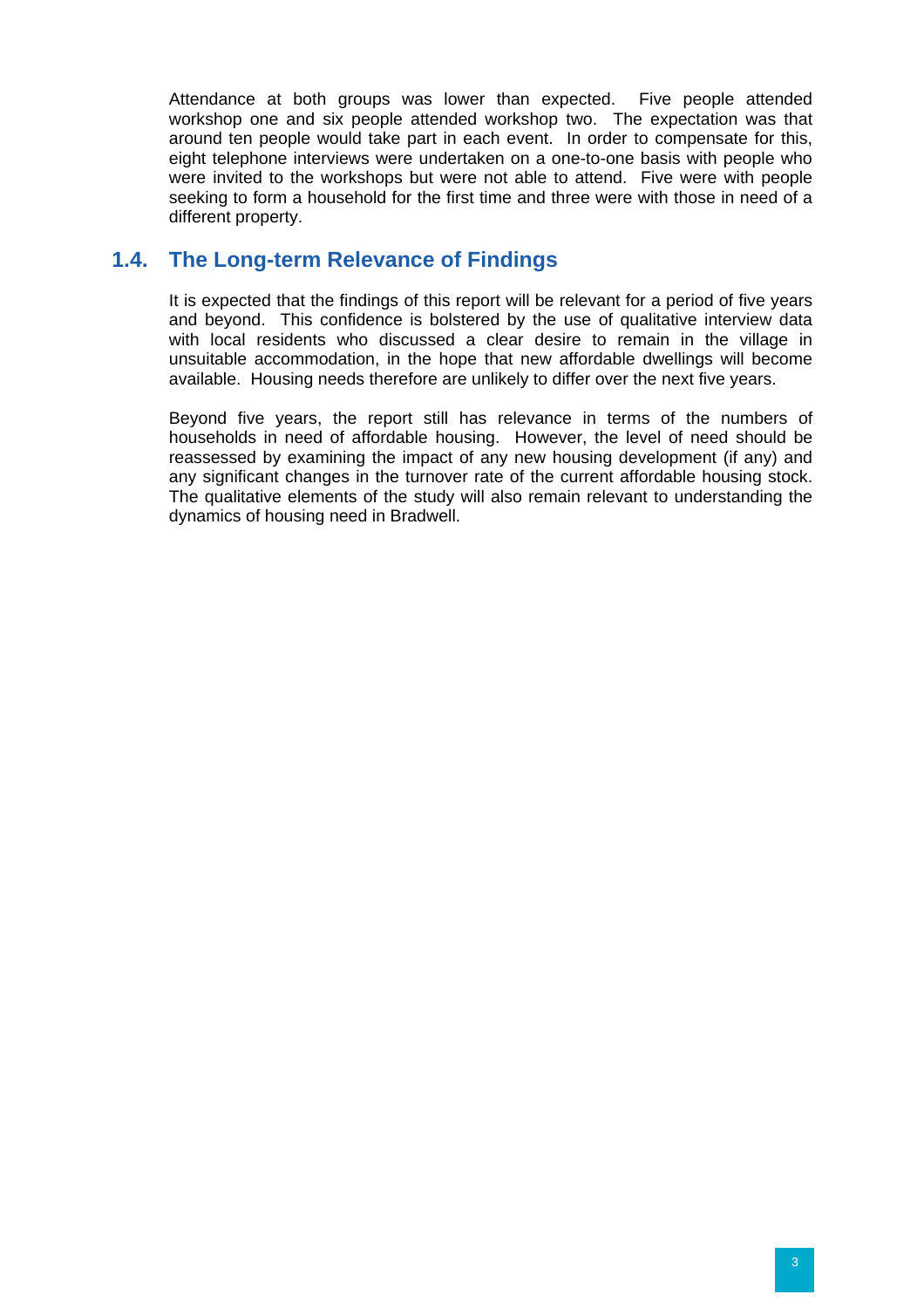

# <span id="page-14-0"></span>**2. Context for the Study**

The issue of sufficient affordable housing in rural areas has been high on the agenda of local communities, local government and national government for a number of years. It has gained new impetus recently by the establishment of the Affordable Rural Housing Commission. Set up in 2005, the Commission's role is to advise the government on how to improve access to affordable housing for those who live and work in rural areas. It reported in May 2006 ([tinyurl.com/27vzv5\)](http://tinyurl.com/27vzv5) making a number of practical recommendations for national, regional and local government, and for rural communities themselves. In addition, the Housing Corporation set up the Rural Housing Advisory Group in May 2007. It aims to advise the Government on delivery mechanisms for affordable rural housing, to identify and promote innovative approaches and promote joint working.

# **2.1. Life in Bradwell**

Bradwell (known locally by some as Bradda) lies in the Hope Valley and is within the boundaries of Derbyshire Dales District Council (the housing authority) and the Peak District National Park (the planning authority). The village maintains an industrial base and while it is regularly visited, it does not attract tourists in the way that nearby Hope, Castleton and Hathersage do. The village has a mix of property types, from the historic core of narrow roads and small stone-built cottages on the hillside, to the more modern (and urban) mix of dwellings in other parts. Bradwell maintains many of its services.

Workshop participants were asked to discuss life in Bradwell, and why remaining in the village was important to them. For those who had lived all or most of their lives in there, the identity with the place is very important. As one long term resident said:

*It's where we live, where we've been brought up. I couldn't imagine living anywhere else.* 

Staying close to family is a key concern. For some people there are emotional benefits to family ties such as stability, security and familiarity. For others there are practical reasons:

*My mum's disabled now and I need to be here to look after her. If I didn't live close to her it would be hard to do as much as I do now. You need to look after people in a place like this.* 

(Workshop participant)

The impression people give is of a closely knit community. A wide range of community activities were mentioned and there was a consensus that most residents contributed to village life in one way or another. Bradwell is a regarded as a friendly place where people generally look out for each other. As one younger person said:

*Everyone knows everyone, but not too much. We don't live in each other's pockets, but you don't mind knocking on someone's door if you need help.* 

(Workshop participant)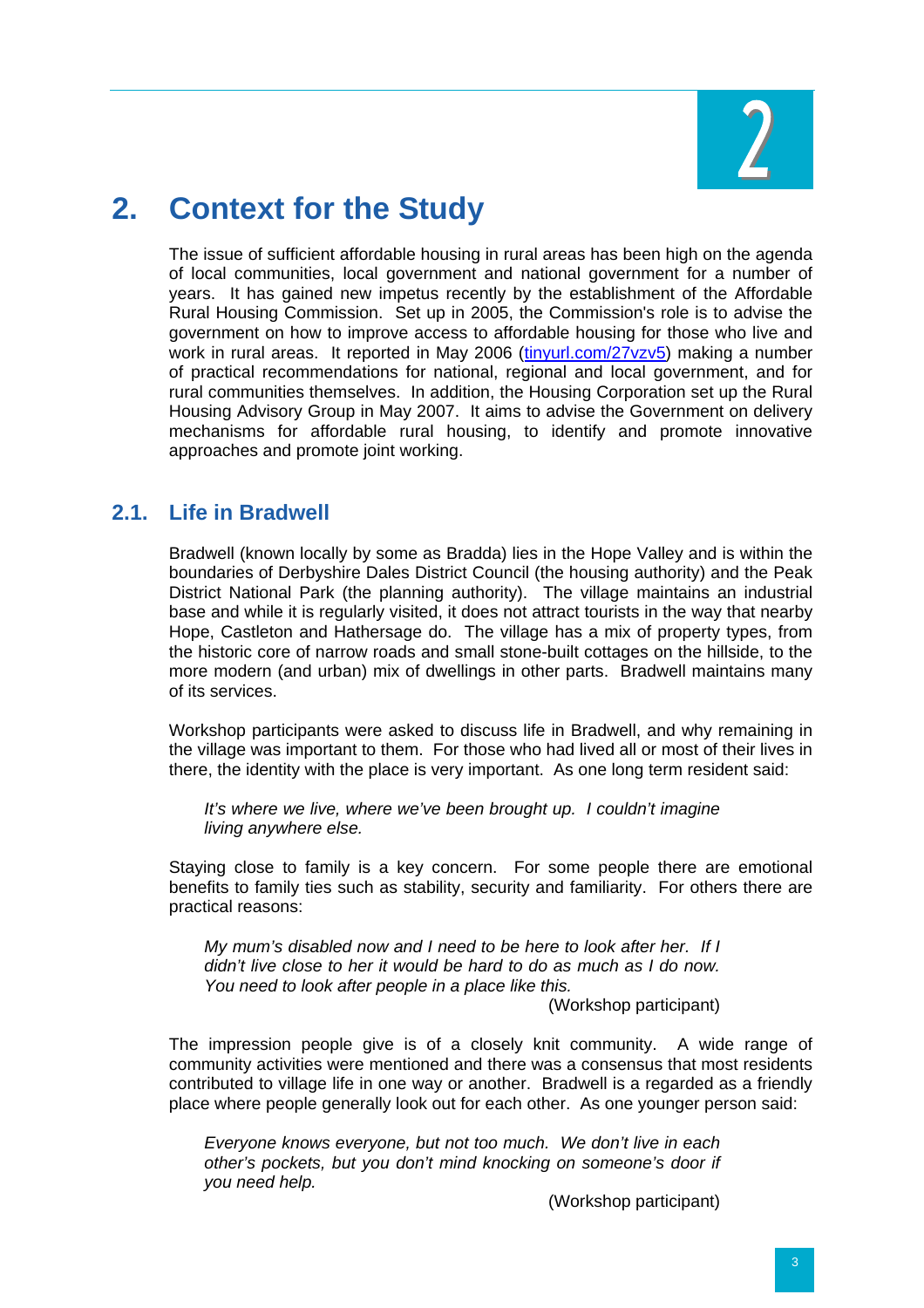<span id="page-15-0"></span>Living in a village offers people a sense of security. People feel safe, and view the nearby urban towns and cities as being a far more 'dangerous' places to live.

*I like the quietness of the village. Towns can be scary places.*  (Workshop participant)

*Yes I agree. I came from a big council estate in [Sheffield]. You feel safer here. You can let your children play out and not be worried. It's a completely different environment – safe. When we first got her we bought a big lock for the shed. We hardly ever bother to lock it these days.* 

(Workshop participant)

The level and quality of services is another positive aspect of life in Bradwell. Nobody said that accessing health services was problematic, even though it meant a trip to neighbouring Hope at times. Transport can be a problem for those without cars, with the bus running only once an hour and only in the direction of Sheffield. Generally however, people are satisfied with local amenities. As one person pointed out:

*It's a village after all; it'll never offer as many things as the towns and that's part of what's special.* 

Housing, especially for young people, is one of the key issues for Bradwell residents. While there is a range of housing provision including housing association and privately rented properties, affordable housing that caters for local needs is thought to be in short supply. In a recent survey of resident's satisfaction with their area (carried out for Derbyshire County Council) adequate affordable housing was a top five factor that made for a good place to live. When asked what needs improving most, 'affordable decent housing' was ranked number 1 out of 21 factors. The Bradwell housing needs survey, carried out in March 2007, indicates that 86 per cent of respondents are in favour of a small development of affordable housing for local people. Interviews with residents and key stakeholders in the village suggest that a new housing development in Bradwell would, in principle, be popular with the majority of residents provided that it meets the needs of local people.

## **2.2. Population Profile**

Bradwell Parish has 1,423 residents, distributed equally between men and women (710 men and 713 women). Figure 2.1 shows how the population is structured by age. Bradwell maintains a balanced population overall, but on average has an older population compared to the national average. The median age in Bradwell and Derbyshire Dales is 43 years, compared with 37 years in England.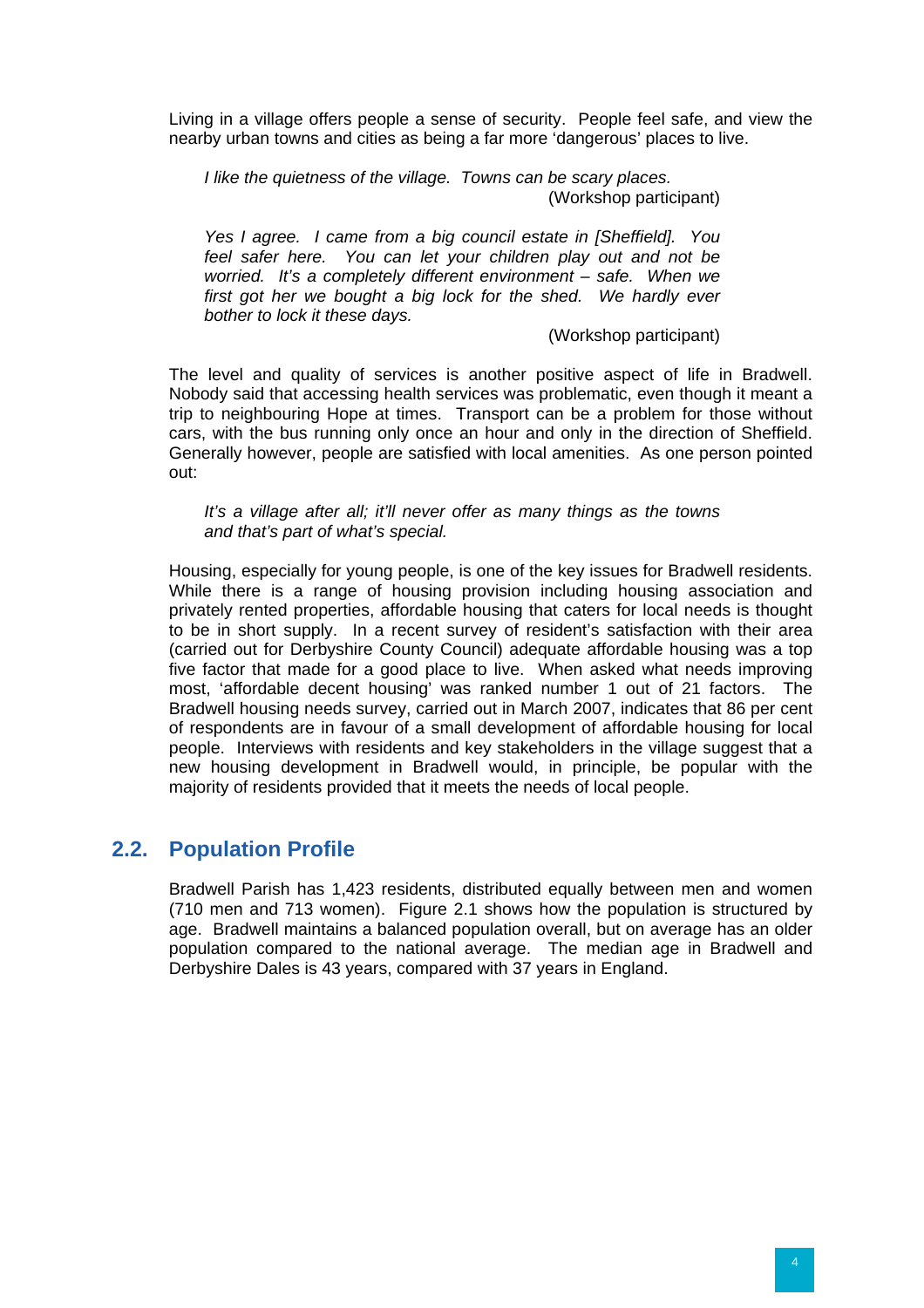<span id="page-16-0"></span>



Source: National Statistics website: [www.statistics.gov.uk](http://www.statistics.gov.uk/) Crown copyright material is reproduced with the permission of the Controller of HMSO

# **2.3. Household Profile**

There are 630 households in Bradwell (Table 2.1), having an average size of 2.3 persons. Some 28 per cent are pensioner households, somewhat higher than percentage for England (23) but on a par with Derbyshire Dales as a whole (27). The proportion of households where adult children live with a parent is far greater in Bradwell (9 per cent) than for the district (3) and for England (3). This suggests that younger people are remaining with their family for longer, a finding that is backed up by data from the housing needs survey. There are 183 residents who provide unpaid care to relatives and 238 people (17 per cent) have a limiting long-term illness.

|                                         |               | % of total households |             |         |  |
|-----------------------------------------|---------------|-----------------------|-------------|---------|--|
| <b>Household Types</b><br>(2001 Census) | <b>Number</b> | <b>Bradwell</b>       | <b>DDDC</b> | England |  |
|                                         |               | СP                    |             |         |  |
| All households                          | 630           |                       |             |         |  |
| One person household                    |               |                       |             |         |  |
| - Pensioner                             | 112           | 17.8                  | 16.0        | 14.4    |  |
| - Other                                 | 86            | 13.7                  | 11.8        | 15.7    |  |
| One family and no others                |               |                       |             |         |  |
| - All pensioner households              | 65            | 10.3                  | 11.4        | 8.9     |  |
| - Couple households with no children    | 132           | 21.0                  | 21.0        | 17.8    |  |
| - Couple households, dependent children | 127           | 20.2                  | 21.8        | 20.8    |  |
| - Lone parent hhlds, dependent children | 21            | 3.3                   | 3.7         | 6.4     |  |
| - All children are non-dependent        | 56            | 8.9                   | 2.7         | 3.1     |  |
| Other households                        | 31            | 4.9                   | 4.3         | 6.7     |  |
| All pensioner households                | 177           | 28.1                  | 27.5        | 23.3    |  |

#### **Table 2.1: Household Structure**

Source: National Statistics website: [www.statistics.gov.uk](http://www.statistics.gov.uk/)

Crown copyright material is reproduced with the permission of the Controller of HMSO

# **2.4. Dwelling and Tenure Profile**

Bradwell Parish has 664 household spaces (dwellings), 630 of which are resident occupied. The 2001 census suggests that only 16 properties are used as second homes or holiday accommodation, a mere 2.4 per cent of the village housing stock. Of course, this may have changed since 2001 but there is no accurate way of assessing this. Discussions with local estate agents suggest that other surrounding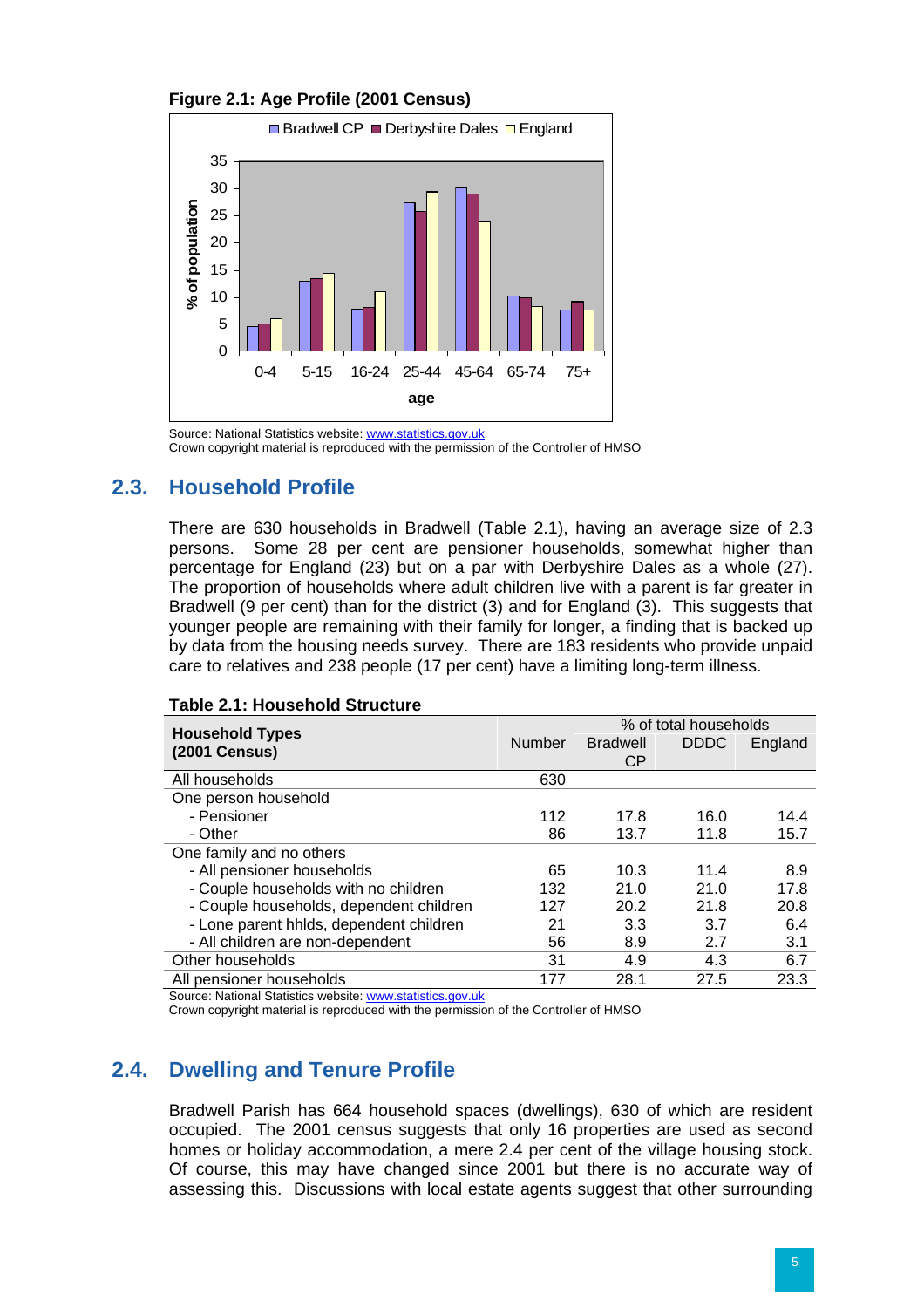<span id="page-17-0"></span>settlements such as Hathersage, Hope and Castleton are more popular places to acquire second homes. However, Bradwell residents' perceptions are that the number of second homes is much higher than this, and second home ownership is often cited as a significant issue that affects local people's housing choices.

Table 2.2 shows the tenure profile in Bradwell. There are two important differences between Bradwell and national figures. Firstly, Bradwell's proportion of social renting is five per cent below the national figure. This is common for rural areas due to under-investment in social housing relative to urban areas, and the popularity of Right-to-Buy (tenants' purchase of their council homes) in picturesque rural areas. Secondly, there are a greater proportion of private rented properties in Bradwell relative to Derbyshire Dales and England. Traditionally, the private rented sector has been an important element of rural communities, properties often tied to agricultural or industrial jobs.

#### **Table 2.2: Tenure Profile**

|                          |                                    |                 | % of total households    |                      |                 |
|--------------------------|------------------------------------|-----------------|--------------------------|----------------------|-----------------|
| <b>Tenure</b>            | <b>Number</b>                      | <b>Bradwell</b> | Derbyshire               | England              | <b>Bradwell</b> |
| <b>(2001 Census)</b>     |                                    | CP.             | Dales DC                 |                      | <b>HNS</b>      |
| Owner-occupied           | 441                                | 70.0            | 75.5                     | 68.7                 | 73.9            |
| Rented from council / HA | 89                                 | 14.1            | 12.7                     | 19.3                 | 15.9            |
| Rented private / other   | 100                                | 15.9            | 11.8                     | 12.0                 | 10.1            |
| $\sim$ $\sim$            | <b>Sales Address Street Street</b> | - -             | $\overline{\phantom{a}}$ | $\sim$ $\sim$ $\sim$ |                 |

Sources: National Statistics website: [www.statistics.gov.uk](http://www.statistics.gov.uk/); Bradwell Housing Needs Survey 2007 Crown copyright material is reproduced with the permission of the Controller of HMSO

# **2.5. A Planning Context for Housing**

The planning authority for Bradwell is the Peak District National Park Authority. It lays out a series of policies against which development proposals are assessed. These are contained in various planning documents including the *Peak District National Park Local Plan* (PDNPA, 2003) and supplementary planning guidance, *Meeting the Local Need for Affordable Housing in the Peak District National Park* (PDNPA, 2003). Planning policies are generally very restrictive of new housing development, reflecting the principles of National Park designation - to conserve and enhance the Park and provide opportunities for its understanding and enjoyment by the public. Planning policies only make a small provision for general needs (open market) housing in major settlements (Bakewell). In villages such as Bradwell, planning policies make no provision for new housing development, except in the case of conversions and where new development makes a significant environmental enhancement.

However, the National Park Authority also has a duty to foster the economic and social well-being of local communities, in partnership with other public bodies and without incurring significant expenditure. The PDNPA authority accepts that affordable housing to meet local needs is an important issue for many of its constituent rural villages, and policy does make allowances for this type of development as an exception to its normal planning policies. The 'exceptions policy' as it is known allows for the provision of affordable housing that meets a proven local need. Of course, there are many other factors that are considered when deciding a planning application, such as siting, design and the views of those affected by the development. One key requirement is that a local housing need is proven. This study aims to establish the level and nature of housing need in Bradwell and provide a framework for guiding a future development.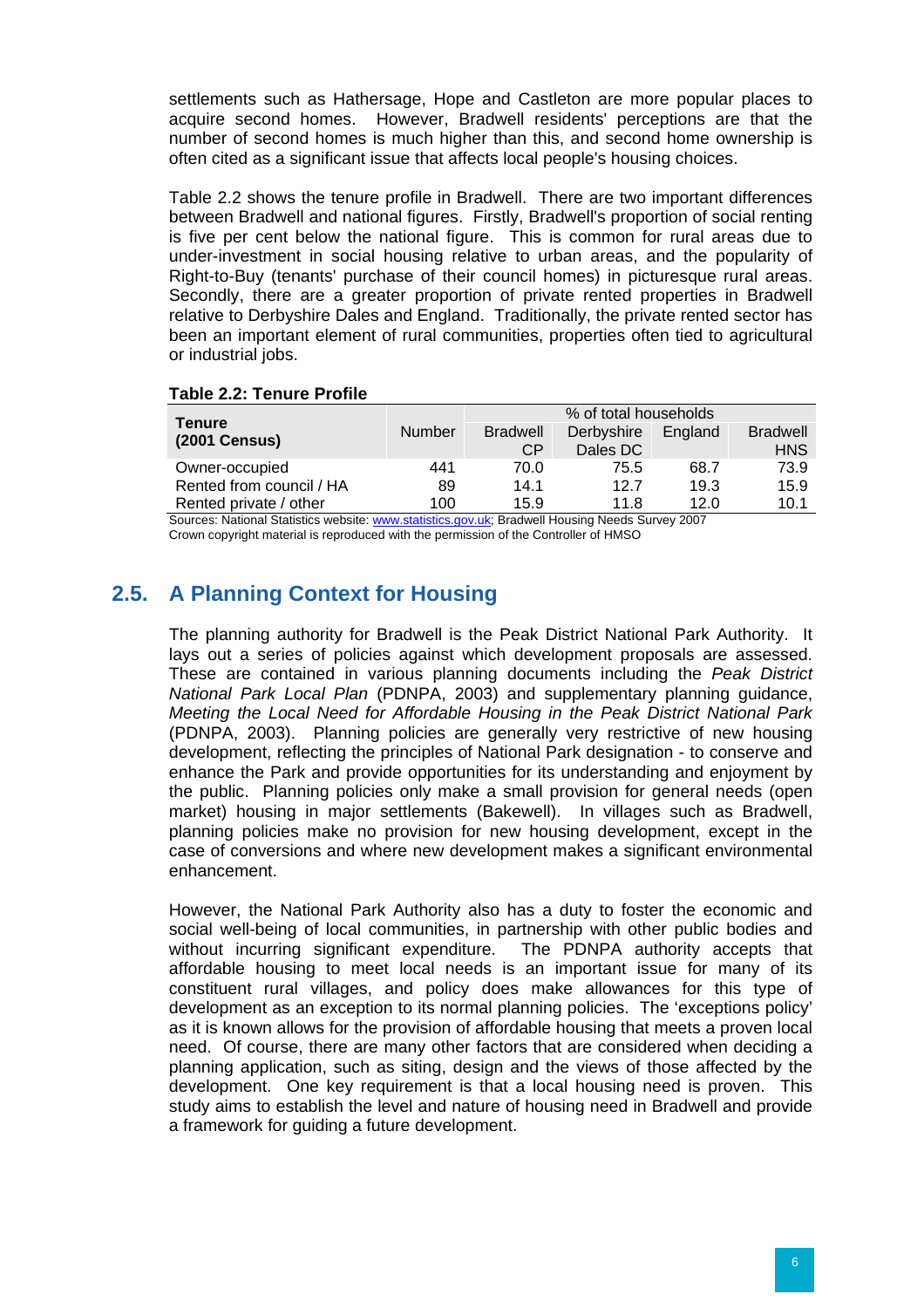

# <span id="page-18-0"></span>**3. Bradwell's Housing Market**

# **3.1. The Open Market**

Generally speaking the open housing market in the area around Bradwell has slowed. Estate agents report that this is due to several factors, the most important being increasing interest rates and the uncertainty of interest rate levels in the near future making mortgages more expensive. However, as Figure 3.1 (below) suggests, UK mortgagees have enjoyed a period of relatively low interest rates since the end of 2001.



**Figure 3.1: Bank of England's Base Rate - Jan 1975 to Aug 2007** 

Source: Bank of England (www.bankofengland.co.uk/statistics)

The number of properties on the market however is relatively high according to estate agents (see Figure 3.2), who attribute this to the planned introduction of home information packs (HIPs) which was due to begin on 1 June 2007. There was a clamour put properties up for sale before this date to escape the necessity of preparing a HIP. Subsequently the start date was delayed (to allow legal challenges to be made) until 1 August 2007, when it became applicable only to properties with four or more bedrooms. So far, no date has been set for smaller dwellings to require a HIP.

Estate agents described the housing market in Bradwell as 'sluggish', and said that properties were taking longer than normal to sell. Generally properties were sold at 85-90 per cent of the original asking price. However, as one estate agent put it, "properties in the right location and at the right price will always sell in Bradwell".

When asked about the nature of demand for open market properties, all three estate agents interviewed said that Bradwell's housing market was mainly driven by people moving locally. Bradwell was considered to be a less popular village for people from the surrounding urban centres of Sheffield and Chesterfield because: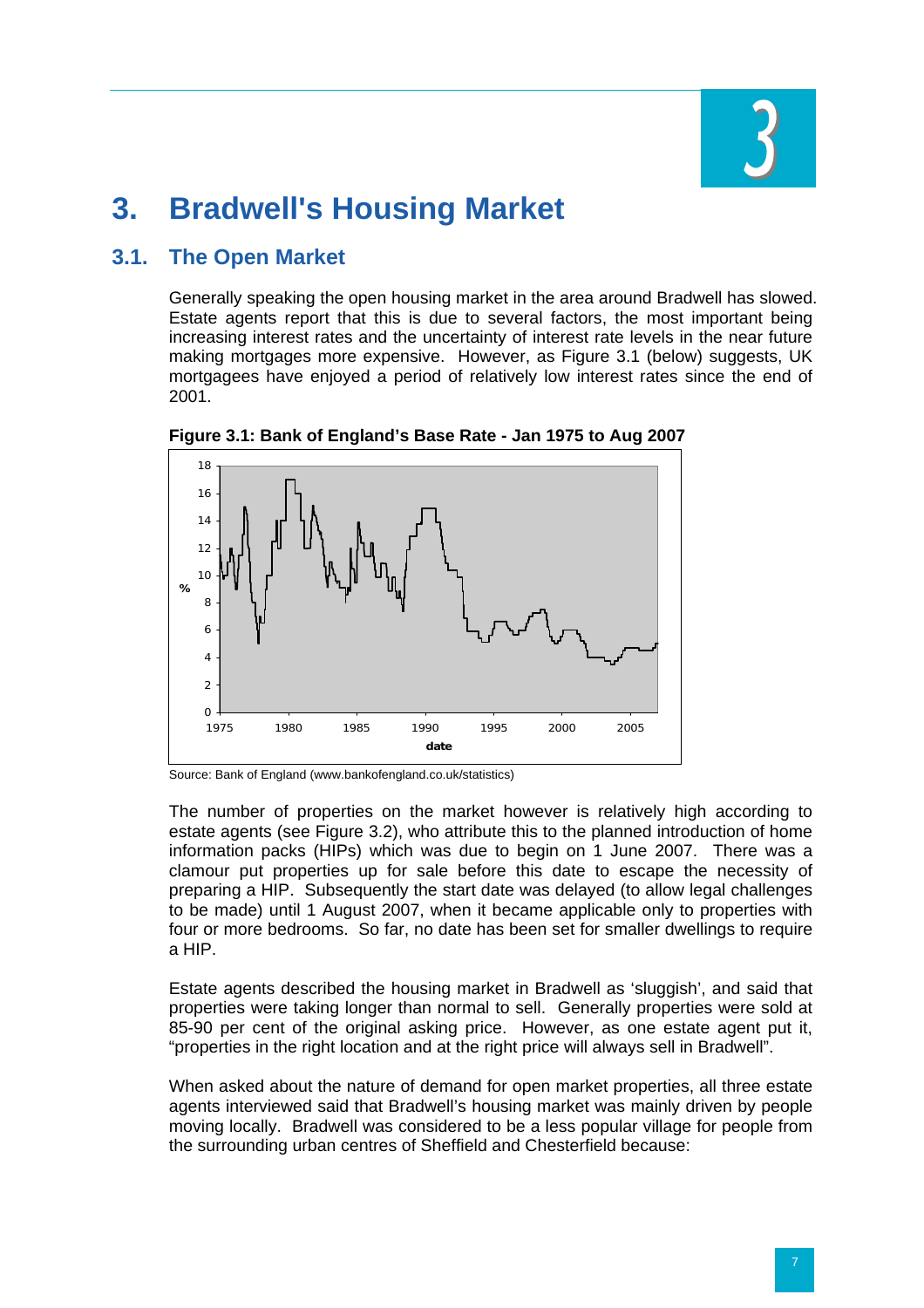*… it's considered to be less scenic and closer to industry. Although Hope is closer, it's not seen as being near to the Blue Circle plant, and so it's more popular.* 

(Local estate agent)

Bradwell's location in the Hope Valley was also cited as a reason:

*It's not got the train station and it's a bit more out on a limb and off the tourist track. Incomers seem to prefer Hathersage and Hope in this area.* 

(Local estate agent)

#### *Affordability*

Table 3.1 lists properties offered for sale on one particular day - 12th July 2007 gathered by using an internet search. While it cannot claim to be a complete list of properties offered for sale that day, it provides an overview of the private housing market in Bradwell. There is a broad range of properties available, but at prices outside those considered affordable by those on local incomes, and with housing needs. It is worth noting that ten of the seventeen properties are offered as either 'vacant possession' or 'no chain involved'.

| <b>Property Type</b>  | <b>Bedrooms</b> | List Price $(E)^{1}$ | <b>Notes</b>                       |
|-----------------------|-----------------|----------------------|------------------------------------|
| Mid-terrace cottage   | 2               | 169,950              | Vacant possession                  |
| Semi-detached cottage | 2               | 185,000              | In need of modernisation           |
| Semi-detached house   | 3               | 189,500              | Property subject to the Derbyshire |
|                       |                 |                      | clause and vacant possession       |
| Semi-detached cottage | 2               | 194,950              |                                    |
| Semi-detached cottage | 2               | 210,000              |                                    |
| Mid-terrace cottage   | $\overline{2}$  | 215,000              | Vacant possession                  |
| Cottage               | 3               | 220,000              | No chain involved                  |
| Semi-detached cottage | 3               | 229,500              | Vacant possession                  |
| Semi-detached cottage | 3               | 285,000              | Vacant possession                  |
| Semi-detached house   | 3               | 285,000              |                                    |
| Mid-terrace cottage   | 3               | 295,000              | Two terraces have been combined    |
|                       |                 |                      | No chain involved                  |
| Detached cottage      | 3               | 299,500              | No chain involved                  |
| Detached bungalow     | 4               | 325,000              | Vacant possession                  |
| Semi-detached cottage | 3               | 335,000              | No chain involved                  |
| Detached house        | $3-5$           | 499,000              | Conversion                         |
| Detached house        | 5               | 499,950              |                                    |
| Detached house        | 4               | 695,000              | 1.5 acres included                 |
| Source www.wohro.com  |                 |                      |                                    |

|  |  | Table 3.1: A sample of property available for sale in Bradwell - July 2007 |  |
|--|--|----------------------------------------------------------------------------|--|
|--|--|----------------------------------------------------------------------------|--|

urce: [www.vebra.com](http://www.vebra.com/)

<sup>1</sup>The actual selling price can vary. Local estate agents suggested that actual selling prices in Bradwell were typically around 85-90 per cent of the original asking price.

Using data available from the Land Registry, Figure 3.2 shows how the price of different property types has increased since 2000. With small numbers of sales and very different properties in the village, it is difficult to accurately gauge trends in house prices. However, it is clear that prices have risen in Bradwell (as they have in the majority of places) over recent years, and are now out of reach of those with modest incomes, or those without equity in property. First-time buyers therefore are particularly badly affected by housing price inflation.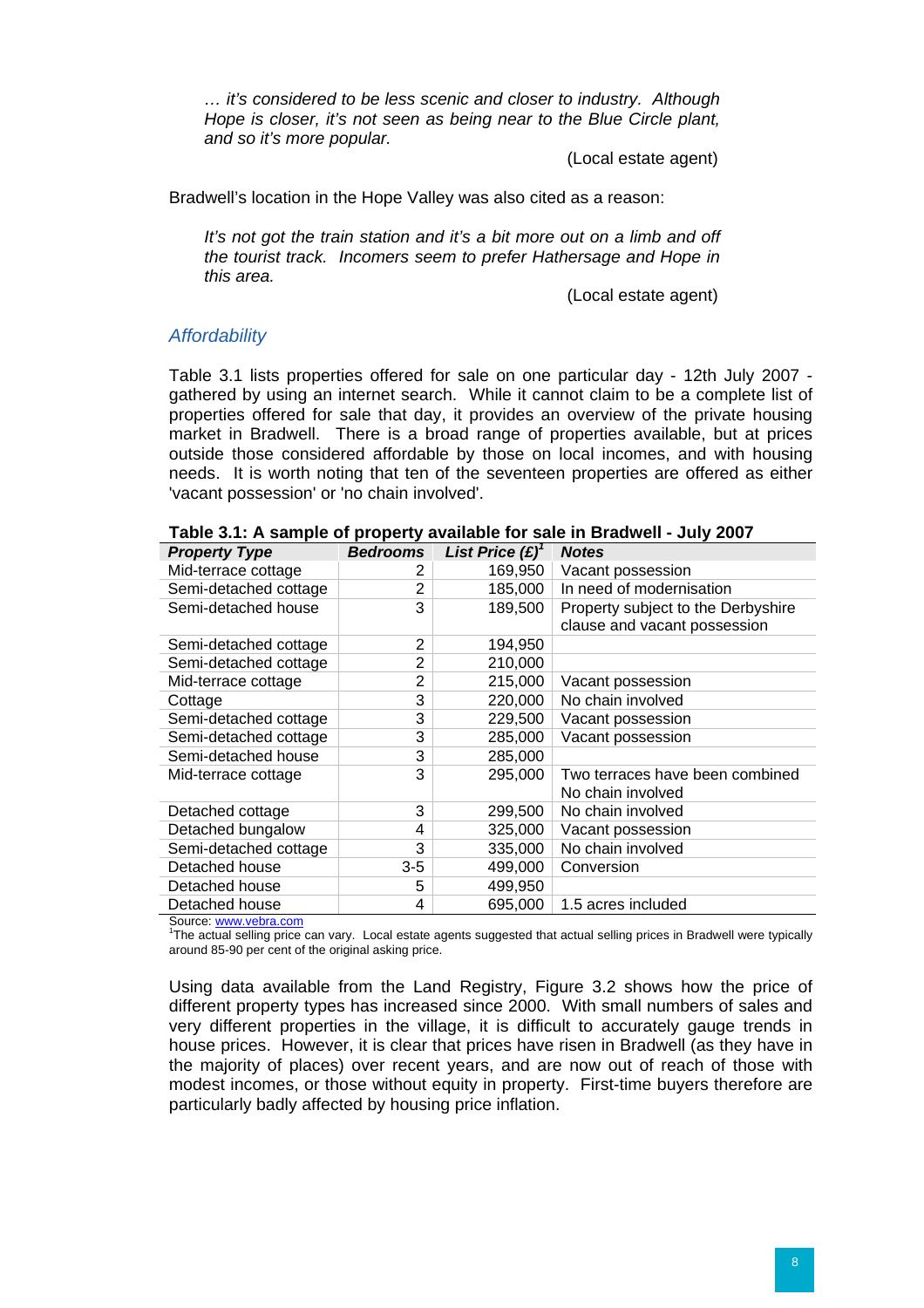

#### <span id="page-20-0"></span>**Figure 3.2: Average House Price Trends in Bradwell<sup>1</sup> 2000-2006**

Source: House price data produced by Land Registry: © Crown copyright <sup>1</sup>In 2004 two 'flats' were sold at an average price of £133,775





Source: House price data produced by Land Registry: © Crown copyright <sup>1</sup>Number of sales in postcode sector S33 9.

The price of properties on the open market in Bradwell puts them beyond the reach of many people in Bradwell, particularly those who are looking to form a household for the first time.

# **3.2. The Existing Social Housing Stock**

An assessment of housing needs has to take into account the availability of existing housing stock. Table 2.2 indicates that 14 per cent of households in Bradwell live in social housing. This may have increased since 2001 due to new development. Data from the District Council's Housing Register suggests that a high number of people are registered. Derbyshire Dales District Council and High Peak Borough Council now operate a choice-based lettings scheme [\(www.home-options.org\)](http://www.home-options.org/) that allows home-seekers to 'bid' for properties available. Over the past 12 month period, very few general needs properties have been offered, however several sheltered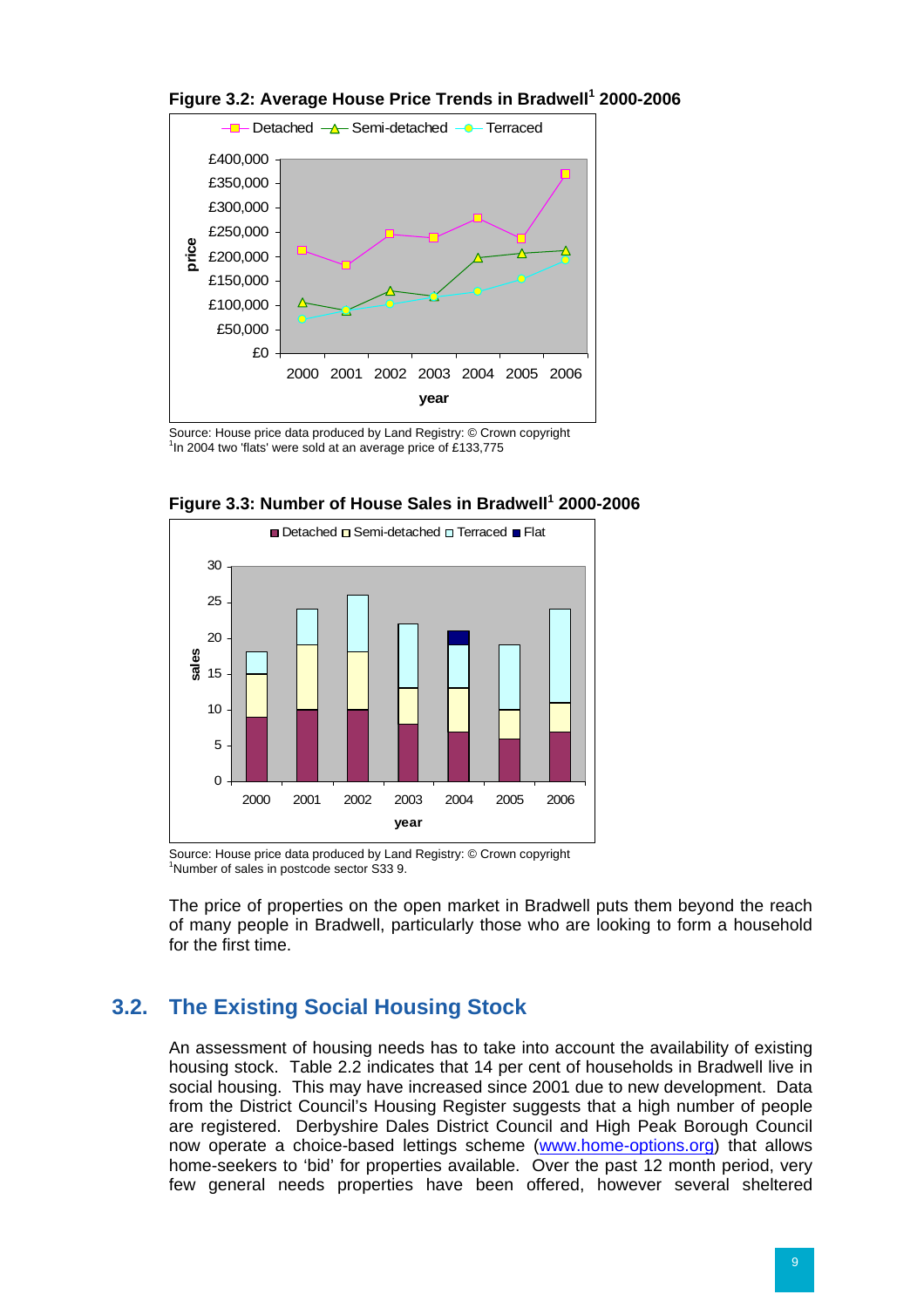dwellings for over 55's have been available. The following table shows turnover rates in Bradwell between 2004 and May 2007.

| Table 3.2: Property Lettings in Bradwell (social sector) |                                                                            |  |  |  |
|----------------------------------------------------------|----------------------------------------------------------------------------|--|--|--|
| <b>Financial Year</b>                                    | <b>Properties let</b>                                                      |  |  |  |
| 2006-2007                                                | 1 x 2 bed bungalow (OAP)                                                   |  |  |  |
|                                                          | 3 x 1 bed bungalow (OAP)                                                   |  |  |  |
|                                                          | 1 x 2 bed flat (OAP)                                                       |  |  |  |
|                                                          | 2 x 2 bed house                                                            |  |  |  |
|                                                          | $9 \times 3$ bed house (new development for rent) <sup>1</sup>             |  |  |  |
|                                                          | $3 \times 3$ bed house (new development for shared ownership) <sup>1</sup> |  |  |  |
| 2005-2006                                                | 2 x 2 bed bungalow (OAP)                                                   |  |  |  |
|                                                          | 1 x 2 bed flat (OAP)                                                       |  |  |  |
|                                                          | 2 x 2 bed house                                                            |  |  |  |
|                                                          | 1 x 3 bed house                                                            |  |  |  |
| 2004-2005                                                | 3 x 2 bed bungalow (OAP)                                                   |  |  |  |
|                                                          | 5 x 1 bed bungalow (OAP)                                                   |  |  |  |
|                                                          | 1 x 2 bed cottage                                                          |  |  |  |
|                                                          | $5 \times 2$ bed house (new development for rent) <sup>1</sup>             |  |  |  |
| Source: Derbyshire Dales District Council                |                                                                            |  |  |  |

Source: Derbyshire Dales District Council 1 These are new developments, let for the first time.

For general needs housing, turnover rates have been low in the village. Only five two-bed properties and one three-bed property have become available since 2005. In addition there have been two new developments, totalling 17 new properties (three of which are shared ownership). Evidence of a relatively low turnover rate was supported by interviews with local letting agents and with residents seeking social housing to rent. In particular, one and two bedroom properties were hard to find. Local lettings agents pointed out that under-occupation of recently developed three bed houses had been necessary due to the difficulty in letting them to families and the shortage of one and two bed properties.

However, there does seem to be a reasonable turnover of housing aimed at the needs of older people. 17 properties have become available during the period. At the time of writing, two sheltered properties were available via the choice-based lettings system [\(www.home-options.org\)](http://www.home-options.org/).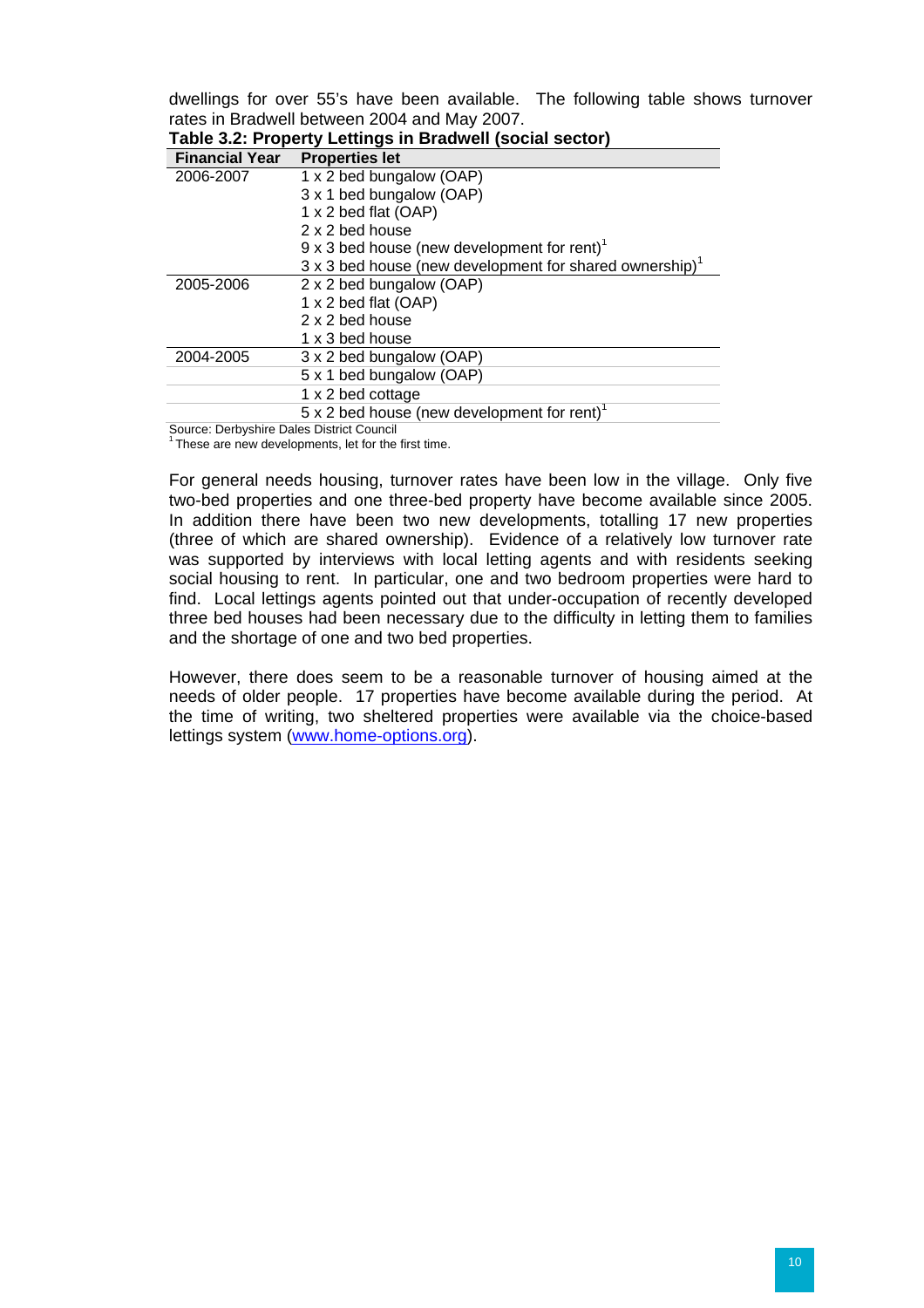

# <span id="page-22-0"></span>**4. A Methodology for Analysing the Housing Needs Survey**

This chapter outlines the methodology used to analyse the housing needs survey.

# **4.1. About the Housing Needs Survey**

Derbyshire Dales District Council carried out the Bradwell Housing Needs Survey (HNS) in March 2007. Forms were sent to 711 households and 232 were returned a response rate of 33 per cent, which is reasonable for a survey of this kind. The survey form is divided into two parts. All those sent forms were asked to complete Part One of the form which collects basic information about household composition, tenure and local connection with the village. Households were asked to complete Part Two of the form if any of the following statements applied to them:

- you are in need of local housing
- **someone in your household needs, or is likely to need, housing within the** village
- **v** you have a strong local connection to the village and require housing.

Part 2 was completed in 59 of the 232 forms returned.

## **4.2. A Rationale for the Chosen Approach**

The purpose of this study is to provide the most comprehensive and accurate indication of housing needs for Bradwell with the data available. Moreover, it provides an indication of the number of households who are in need of new housing and would be eligible for new housing built in Bradwell. The method used in this report differs somewhat from the method adopted for other housing needs surveys in the District, but it in no way seeks to undermine current practice. This study has benefited from resources and time that are not normally available to those analysing the data, and it is being done to serve a specific purpose.

Each of the 59 forms is assessed (individually) on its merits against a number of criteria. A household is indicated as being 'in need' **only** if all the eligibility criteria are met. This has proved to be the most robust and effective way to accurately indicate the number of households that are in need of new housing and are eligible to take up an offer that stems from a new development in Bradwell. It gives the developer, the housing authority and the planning authority the best possible information, therefore.

## **4.3. Categories of Information Required to Assess Housing Need**

The following categories of information can be derived from the housing needs survey form and used in the assessment of a household's housing need: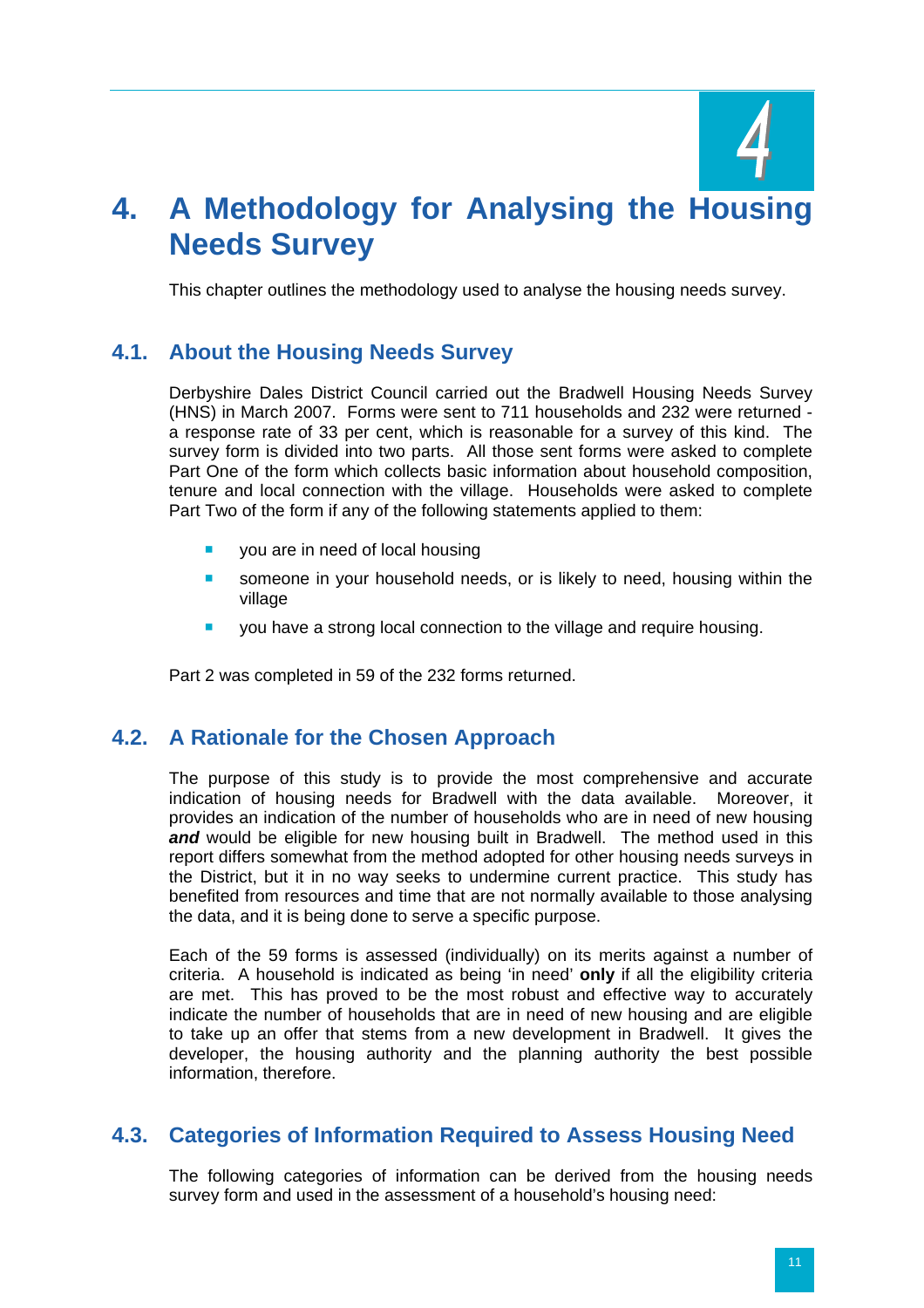<span id="page-23-0"></span>

| <b>Information Used to Assess Housing Need</b>                                                                                                                                                                                                                                                                                                                                                                               |
|------------------------------------------------------------------------------------------------------------------------------------------------------------------------------------------------------------------------------------------------------------------------------------------------------------------------------------------------------------------------------------------------------------------------------|
| 1. Household composition<br>This could be, for example, a single adult or a family with three children.                                                                                                                                                                                                                                                                                                                      |
| 2. Local connection<br>To access a new housing development in Bradwell, the household needs to<br>prove a local connection. The Peak District National Park Authority (PDNPA)<br>considers as local, someone who has lived in the parish (or adjoining parish) for<br>at least 10 years in a 20 year period. A pressing need such as caring for<br>relatives or taking-up employment in the parish would also be considered. |
| 3. Current housing situation<br>The form enables the household's current housing circumstance to be<br>considered.                                                                                                                                                                                                                                                                                                           |
| 4. Stated housing requirement<br>The form enables consideration to be made of when new housing is required,<br>why it is required, the kind of property and the tenure.                                                                                                                                                                                                                                                      |
| 5. Financial information<br>Information about mortgage affordability, rent affordability, income and savings<br>can be considered, and compared with information about the housing market in<br>Chapter 3 (see also Table 4.1)                                                                                                                                                                                               |

# **4.4. Criteria for Making an Assessment of Housing Need**

Once this information is collected for each case, an objective assessment of housing need is made by applying three specific criteria. Firstly, the household's current housing circumstances are assessed. This indicates whether or not they are in housing need. Secondly, the household's ability to meet their housing needs on the open market or in the social rented sector is assessed by using the financial information provided. Reference is made here to the housing market information provided in Chapter 3 (including information about the social rented sector). Thirdly, the local connection of the household in need is assessed. The information provided about local connection is pitched against the PDNPA's local criteria to determine whether or not the household has a bone fide local connection. Any planning permission for new housing in Bradwell would be subject to a clause, limiting occupancy to those households with a strong local connection. Therefore, genuine housing need (that being the households who will be eligible to take up an offer of new housing) must include this element.

These three criteria are summarised in the box below:

#### **Criteria for Assessing Housing Need**

- 1. Is the household inadequately housed?
- 2. Can the household's requirements be met by renting or buying on the open market?
- 3. Does the household fulfil the requirements of the PDNPA's local connection clause?

In applying the methodology this way, a number of assumptions are made. Firstly, affordability is a key issue. Section 4 of this report describes Bradwell's housing market and identifies the costs associated with accessing the open housing market. Table 4.1 matches income levels against the amount of mortgage that is affordable. In addition, the value (if any) of the household's existing property is taken into account. Affordability of a mortgage is based on a multiplier of three times gross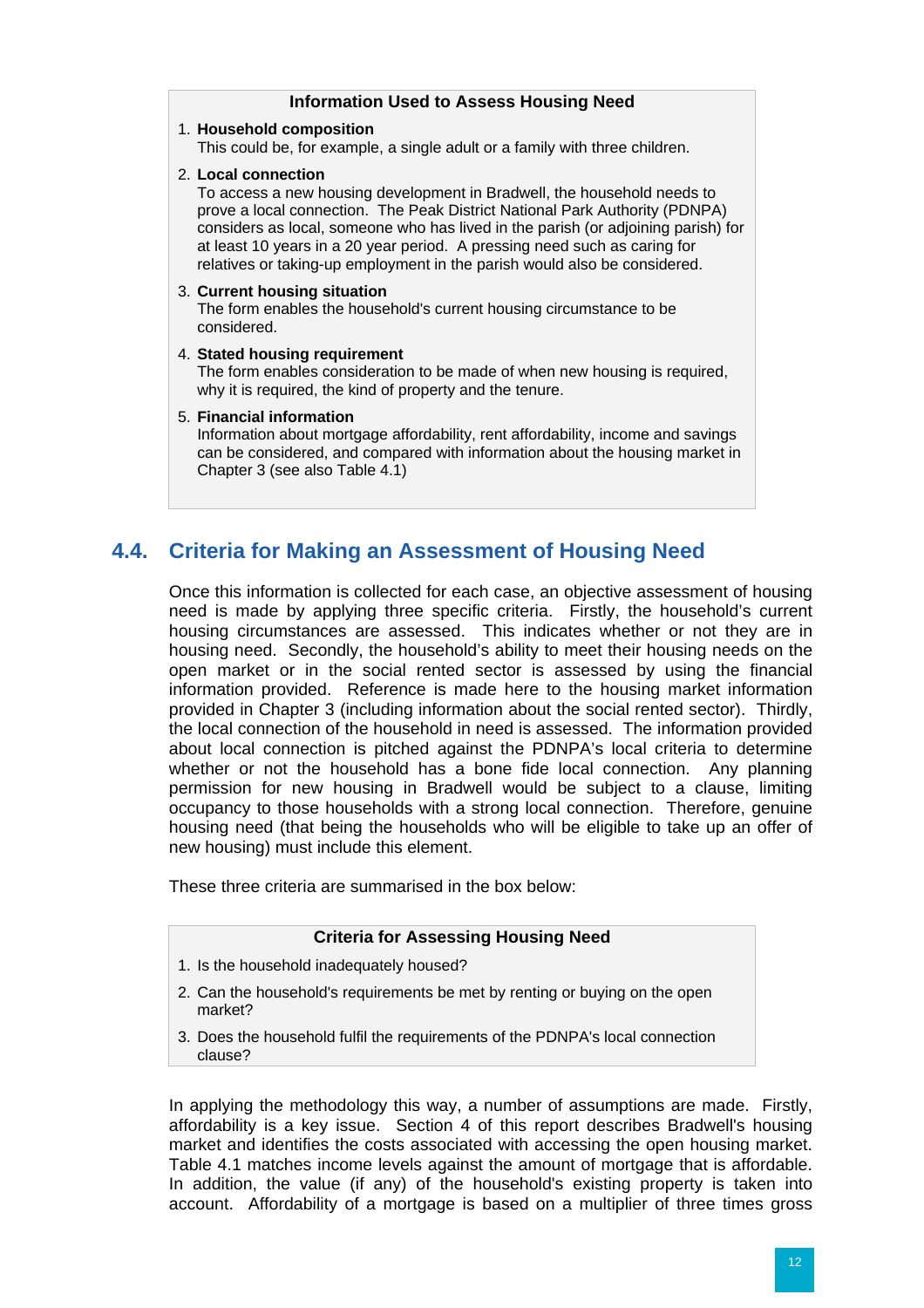<span id="page-24-0"></span>annual income. Recent guidance (CLG's Housing Market Assessment) indicates that buying a home costs 3.5 times the gross household income of a single earner household or 2.9 times the gross household income of dual income households. The housing needs survey form did not distinguish between single and joint incomes, and therefore affordability cannot be assessed in this manner. Future surveys should ask respondents to indicate single or dual gross income, and not ask respondents to indicate the level of mortgage they can afford. Experience of this survey suggests that mortgage affordability is often over-stated.

| <b>Weekly Income'</b> | <b>Mortgage</b>                    |
|-----------------------|------------------------------------|
|                       | Based on three times annual income |
| Below £48             | Less than £7,488                   |
| £49-95                | £7,644 - £14,820                   |
| £96-145               | £14,976 - £22,620                  |
| £146-210              | £22,776 - £32,760                  |
| £211-249              | £32,916 - £38,884                  |
| £250-300              | £39,000 - £46,800                  |
| £301-400              | £46,956 - £62,400                  |
| £401-500              | £62,556 - £78,000                  |
| £501-600              | £78,156 - £93,600                  |
| £601-700              | £93,756 - £109,200                 |
| 0ver £700             | Over £109,200                      |

**Table 4.1: Available Mortgage Borrowing by Weekly Income** 

 $1$  Weekly income is categorised to match the housing needs survey form.

Secondly, the tenure preference or dwelling type that a household states they require can be inappropriate. For example, private ownership is often stated as a preference but the financial information suggests that this is not viable. Where this is the case, shared ownership has been suggested instead. Selecting private ownership expresses a desire to buy a property. Shared ownership can offer a more affordable way of achieving this in Bradwell. Similarly, a one person household occasionally states a preference for a three bed house. This would be an under-occupation, unacceptable to the planning authority and the housing authority. However, many people state a preference for one extra bedroom. This could be acceptable as it allows for flexibility and 'future-proofing' for the household. Where a household's stated requirement is for one extra bedroom, this has been accepted as the housing need. Where a single person household has stated the need for a one bed property, this has been accepted as housing need. Discussion later in the report will make a judgement on the supply of one bed properties in the context of affordable housing in a village such as Bradwell.

## **4.5. A Note of Caution about the Interpretation of Findings**

Using this method of assessment provides a very accurate picture of the housing needs in Bradwell that can be met through the development of a new housing scheme. In doing so, households who are unlikely to be allocated a new dwelling, or indeed less likely to take-up an offer of a new dwelling, are discounted. This is a critical point of consideration for any planning application. When other methods of assessing the level of housing needs are used, a subjective percentage calculation of the overall housing need is made to determine the number of households who may actually take up an offer. For the methodology used in this study, that percentage calculation (which is usually 33 per cent of estimated housing need) would be inappropriate if applied to the figures provided in the following Chapter. Of course, it is for the developer and (if necessary) Derbyshire Dales District Council to take a view on the level of housing provision that it feels is necessary for Bradwell. The findings of this report act as a guide to make those determinations.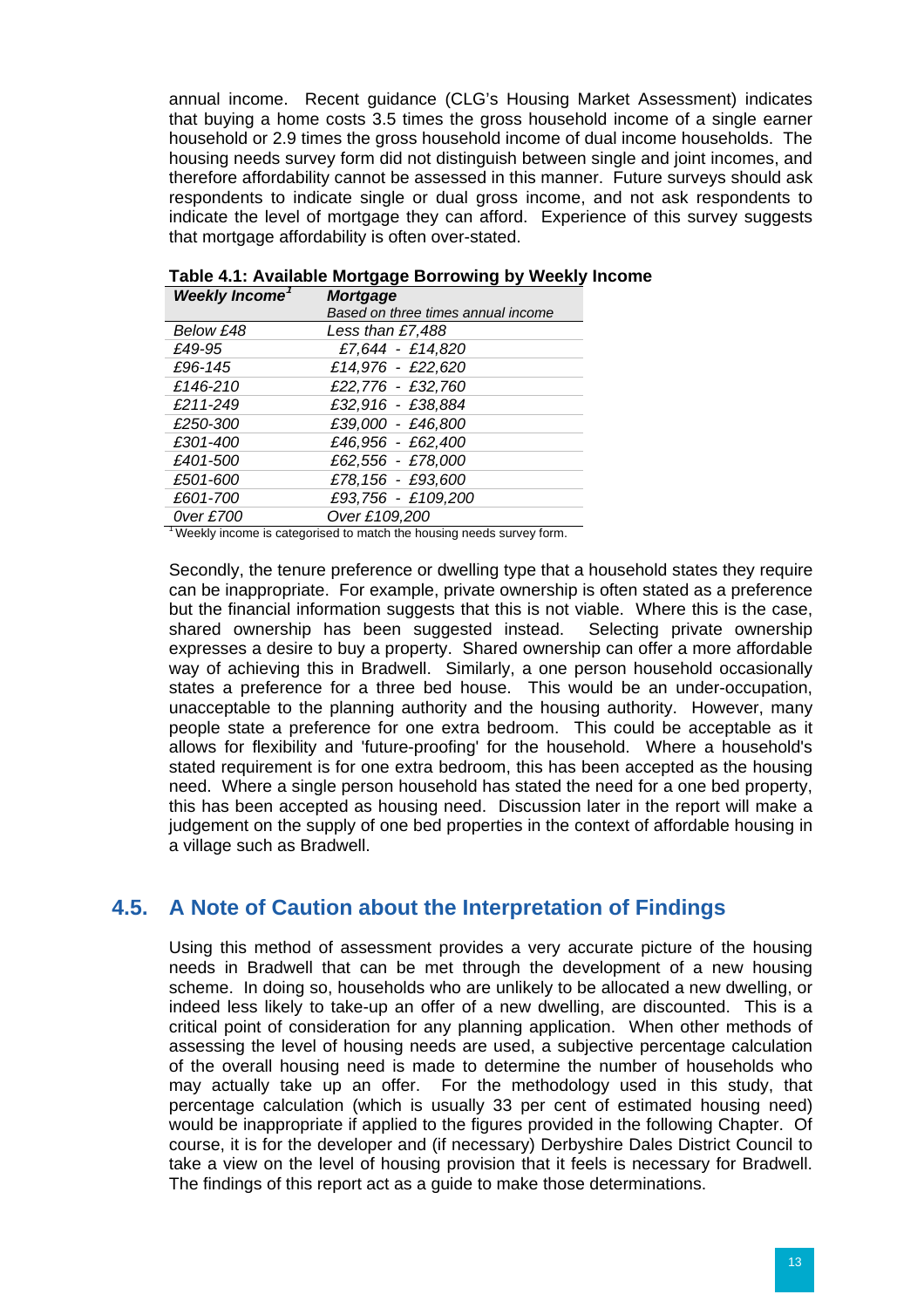

# <span id="page-25-0"></span>**5. Bradwell's Housing Needs**

This chapter aims to indicate and understand housing needs in Bradwell. It uses analysis of the housing needs survey, resident workshops, resident interviews and stakeholder interviews to clearly identify housing needs in Bradwell Parish.

## **5.1. Households in Need**

Using the method outlined above each of the 59 forms where Part Two was completed were analysed using a matrix. This is not being made publicly available because, in a small community, there may be a possibility that individuals could be identified. This would be contrary to the confidentiality that respondents expect.

Table 5.1 indicates the assessments that were made. Out of 59 forms, 27 households are considered to be in need of affordable housing aimed at those with a local connection.

|                                                                                                 | Number of<br>households |
|-------------------------------------------------------------------------------------------------|-------------------------|
| In need of new housing that cannot be met by current<br>housing stock                           | 27                      |
| Do not meet the local needs criteria of the Peak National Park<br>Authority's Local Plan (2003) | 10                      |
| Insufficient information supplied to make a reasonable<br>assessment of circumstances           | 9                       |
| Able to meet housing need on the open housing market                                            | 7                       |
| Household wishes to move away from Bradwell Parish                                              | 2                       |
| Part 2 was fully or partially completed in error, and the<br>household is not in need           | 2                       |
| Housing need falls outside a five year period                                                   | 1                       |
| Duplicate form                                                                                  | 1                       |
| <b>Total</b><br>$\cdots$ $\cdots$<br>.                                                          | 59                      |

#### **Table 5.1: Categories of Part 2 Returns**

Source: Bradwell Housing Needs Survey 2007

Ten households were in housing need, but did not have a strong local connection with Bradwell or its surrounding parishes. Insufficient information in nine cases meant that an objective assessment of housing needs could not be established. Typically, a number of questions were left blank making it difficult to get a full enough picture of needs or eligibility. The non-disclosure of financial data was a particular problem, despite assurances given that such information would be treated confidentially. Clearer instructions to complete all questions together with a rationale for this could make a difference here. Seven respondents were considered able to satisfy their needs on the open market. Many of these were home-owners wishing to sell up and move to smaller, usually rented accommodation. A number of households in this category were elderly couples and elderly single households. This is a complex issue for housing provision and one that will be discussed in more detail later on. Two households clearly indicated that their intention was to move away from Bradwell, and therefore could not be considered to have a need for affordable housing within the Parish. A further three cases were dismissed; two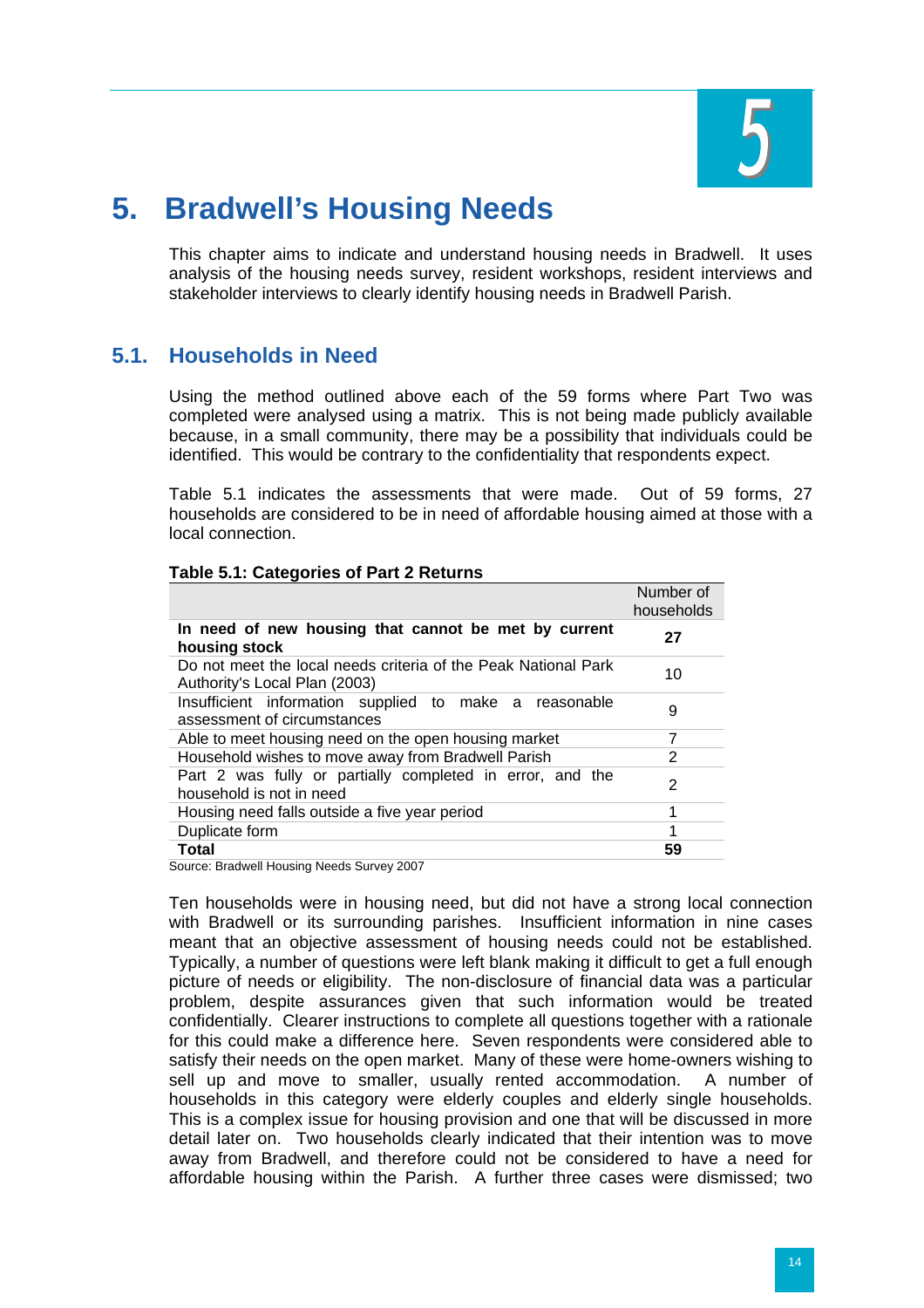respondents completed Part 2 in error and were not in housing need, and one form was the duplicate of another.

The specific housing requirements of these 27 households are shown in Table 5.2 where it is possible to interpret the type of property, the tenure required and the time period in which the need is required.

|                                     | <b>Tenure and Time Required</b> |                          |                          |                 |         |                |                          |                          |                          |                |
|-------------------------------------|---------------------------------|--------------------------|--------------------------|-----------------|---------|----------------|--------------------------|--------------------------|--------------------------|----------------|
|                                     | Rent                            |                          |                          | SO <sup>1</sup> |         |                | Rent or SO <sup>1</sup>  |                          |                          | Total          |
| <b>Property Type</b>                | now                             | $1 - 3$                  | $3 - 5$                  | <b>Now</b>      | $1 - 3$ | $3 - 5$        | now                      | $1 - 3$                  | $3 - 5$                  |                |
| 2 bed house                         | 1                               | $\blacksquare$           | ۰                        | 3               | 3       | 1              | $\overline{a}$           | 1                        | $\overline{\phantom{a}}$ | 9              |
| 3 bed house                         | 1                               | 1                        | ۰                        | ۰               | ۰       |                | 1                        | 1                        | ۰                        | $\overline{4}$ |
| 1 bed house/flat                    | 1                               | 1                        | ۰                        | $\overline{2}$  | ۰       | ۰              | ۰                        | 1                        | $\blacksquare$           | 5              |
| 2 bed flat                          |                                 | ۰                        | ۰                        | ٠               | ۰       | ۰              | 1                        | ۰                        | ۰                        | 1              |
| 1 bed house                         |                                 | ۰                        | ۰                        | ۰               | 1       | ۰              | ۰                        | ۰                        | ٠                        | 1              |
| 2 bed house/flat                    |                                 | 1                        | ۰                        | ٠               | 1       | ۰              | ۰                        | ۰                        | $\blacksquare$           | $\overline{2}$ |
| 1 bed flat                          | ۰                               | ٠                        | ۰                        | ٠               | ۰       | ۰              | 1                        | 1                        | ۰                        | $\overline{2}$ |
| 2 bed house/bungalow                | $\overline{\phantom{a}}$        | 1                        | ۰                        | ۰               | ۰       |                | ۰                        |                          | ۰                        | 1              |
| 2 bed warden assisted               | $\overline{\phantom{0}}$        | $\overline{\phantom{a}}$ | 2                        | ۰               | -       | $\blacksquare$ | $\overline{\phantom{0}}$ | $\overline{\phantom{0}}$ | $\overline{\phantom{a}}$ | $\overline{2}$ |
| Total                               | 3                               | 4                        | $\overline{2}$           | 5               | 5       | 1              | 3                        | 4                        | $\blacksquare$           | 27             |
| <b>Simplified by Property Types</b> |                                 |                          |                          |                 |         |                |                          |                          |                          |                |
| 1 bed                               | 1                               | 1                        | ۰                        | 2               |         | ٠              | 1                        | $\overline{2}$           | $\blacksquare$           | 8              |
| 2 bed                               | 1                               | $\overline{2}$           | ٠                        | 3               | 4       | 1              | 1                        | 1                        | ۰                        | 13             |
| 3 bed                               | 1                               | 1                        | $\overline{\phantom{0}}$ | ۰               | ۰       |                | 1                        | 1                        | ۰                        | 4              |
| Warden assisted                     | $\overline{\phantom{0}}$        | $\overline{\phantom{a}}$ | 2                        | $\blacksquare$  | ۰       | ۰              | ۰                        | ۰                        | ٠                        | 2              |
| Total                               | 3                               | 4                        | $\mathbf{2}$             | 5               | 5       | 1              | 3                        | 4                        | $\blacksquare$           | 27             |
| <b>Simplified by Tenure</b>         |                                 |                          |                          |                 |         |                |                          |                          |                          |                |
| <b>Total</b>                        | 9                               |                          |                          | 11              |         |                | 7                        |                          |                          | 27             |

**Table 5.2: Households in Need - Preferred Tenure, Property Type and When Required** 

Source: Bradwell Housing Needs Survey 2007

<sup>1</sup>Shared ownership

To provide a better understanding of those households that are identified to be in housing need (that can be met by a new development), a number of different types of household have been established. These are outlined in Table 5.3.

#### **Table 5.3: Categories of People in Need**

|                                              | Number of<br>households |
|----------------------------------------------|-------------------------|
| Young people seeking to form first household | 16                      |
| Young families living in unsuitable housing  |                         |
| Single adults living in unsuitable housing   | Δ                       |
| Adult couples living in unsuitable housing   | 3                       |
| Total                                        | 27                      |

Source: Bradwell Housing Needs Survey 2007

By far the largest group are single adults, currently living with parents and wanting to set up on their own in the village. Households in the other three categories currently live in unsuitable housing. This might be because of overcrowding, family expansion, poor standards or problems associated with mobility.

Each of these categories will now be discussed in more detail.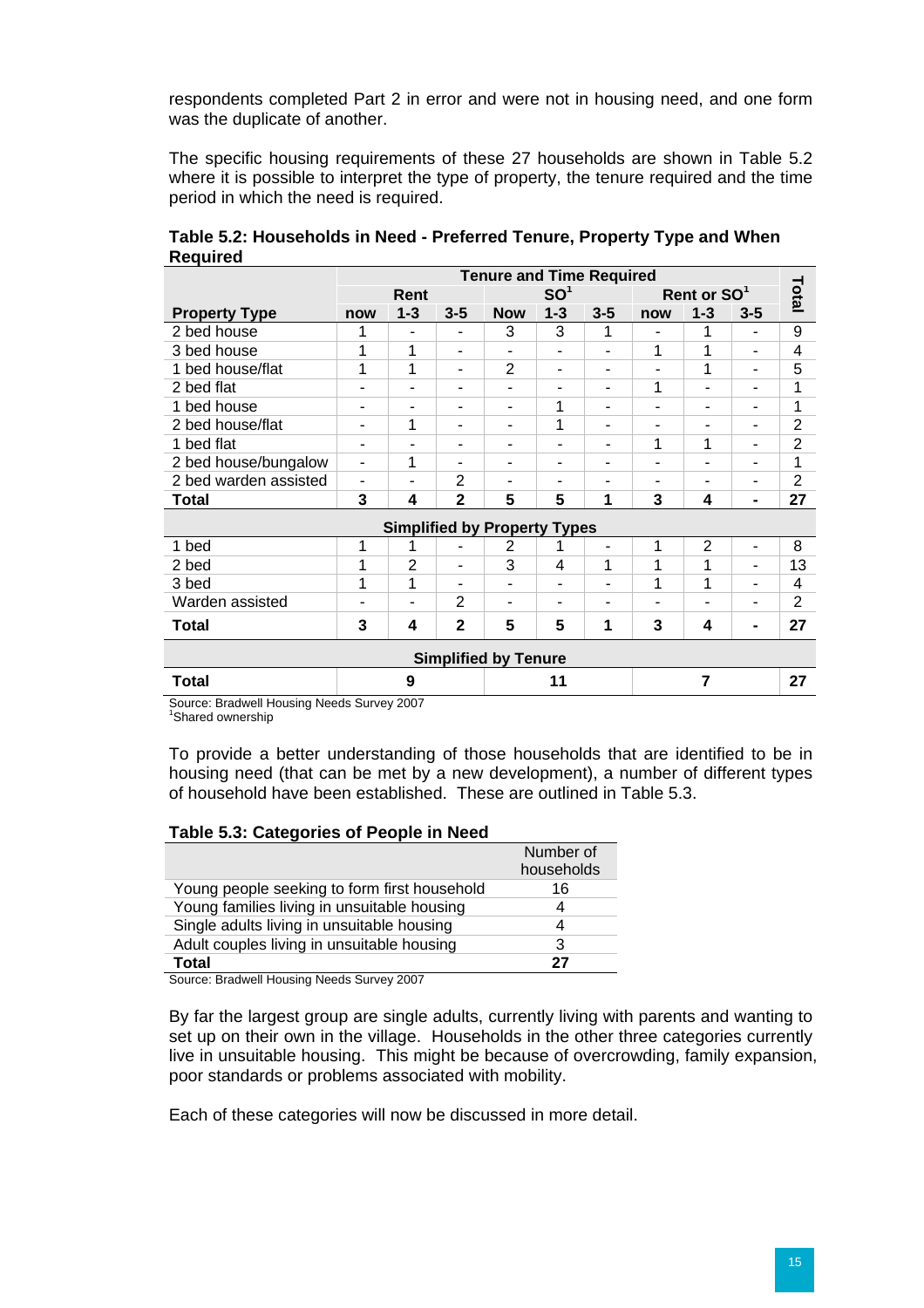# <span id="page-27-0"></span>**5.2. Young People Seeking to Form their First Household**

This is a group of particular interest, and represents 59 per cent of the overall housing need. As Table 5.4 (below) shows, shared ownership is of particular interest to people in this group. Eight people specify shared ownership, and six specify rent or shared ownership. Only two from this group consider renting as an option. Clearly there is a significant desire amongst this group to get a foot on the housing ladder. For all households, private ownership is beyond their financial reach. Some form of shared ownership can offer them a rung on the ladder. During interviews and workshops with respondents from this group, the concept of shared ownership was clearly understood. There were clear aspirations for property ownership, but an acceptance that buying on the open market was simply not an option in Bradwell or surrounding villages.

*Can local people like you afford to buy around here? (laughing) No way. It's totally out of the question. The cheapest you'd ever get is 150, 160 [thousand]. We just can't afford that. There's just no way. I don't know how people do afford that sort of money. Me and my husband, we both work, and still there's no way.* 

(Workshop discussion)

However, discussions around shared ownership met with a favourable response. For most people in this group, their parents are owner-occupiers, and this has a strong influence on their aspirations. Most believed that ownership was preferable to renting. This response is typical:

*Renting is just throwing money away. I can't see house prices coming down. Not that much anyway. So it'd be good to at least get one step on the ladder. I know people who bought houses 10 years ago and they say 'oh we bought for this and now it's worth this'. Even owning part of the property would be a start.* 

(Workshop participant)

People therefore view ownership in a positive way, and appear to embrace the concept of shared ownership as a step on the ladder. There is also a perception that shared ownership can offer greater tenure security:

*With council housing you've always got it into the back of my head that they'll ask me to leave, and that it won't be forever. You've got no security. I'd like part ownership - to have some say and have some security.* 

(Workshop participant)

In terms of timescales, the majority require new housing in 1-3 years (10). Five people require it straight away and 1 person's need was in 3-5 years time.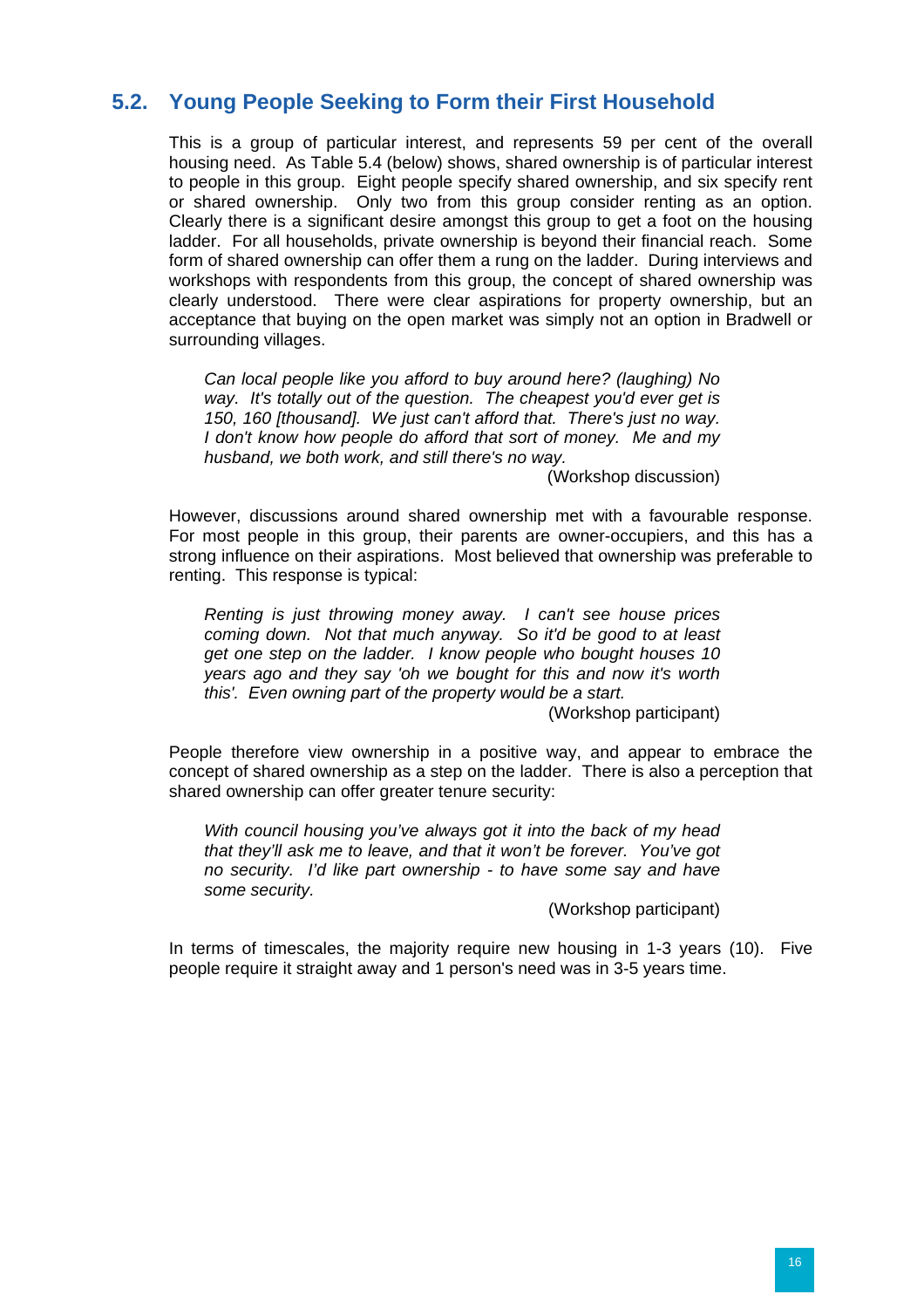|                                            | <b>Tenure and Time Required</b> |         |         |                 |         |         |                         |         |                |       |
|--------------------------------------------|---------------------------------|---------|---------|-----------------|---------|---------|-------------------------|---------|----------------|-------|
|                                            | Rent                            |         |         | SO <sup>1</sup> |         |         | Rent or SO <sup>1</sup> |         |                | Total |
| <b>Property Type</b>                       | now                             | $1 - 3$ | $3 - 5$ | now             | $1 - 3$ | $3 - 5$ | now                     | $1 - 3$ | $3 - 5$        |       |
| 2 bed house                                |                                 |         |         | 2               | 3       |         |                         |         |                |       |
| 1 bed house/flat                           |                                 |         | -       |                 | ۰       |         |                         | ٠       |                |       |
| 1 bed house                                |                                 |         |         |                 | 1       | -       |                         |         |                |       |
| 2 bed house/flat                           |                                 | -       |         |                 |         |         |                         | 2       | -              | 2     |
| 1 bed flat                                 |                                 |         |         |                 |         |         |                         |         |                | 2     |
| <b>Total</b>                               |                                 |         |         | 3               | 4       |         |                         | 5       | $\blacksquare$ | 16    |
| <b>Simplified by Property Type</b>         |                                 |         |         |                 |         |         |                         |         |                |       |
| 1 bed                                      |                                 |         |         |                 |         |         |                         | 2       |                |       |
| 2 bed                                      |                                 |         |         | 2               | 3       |         |                         | 3       |                | 9     |
| <b>Total</b>                               | 2                               |         |         | 8               |         |         |                         | 6       |                |       |
| Course: Deadwell Hauslan Naade Cupsus 0007 |                                 |         |         |                 |         |         |                         |         |                |       |

#### **Table 5.4: Younger People seeking to form their first household**

Source: Bradwell Housing Needs Survey 2007

<sup>1</sup>Shared ownership

In terms of the size and kind of properties, people specified either one or two bed properties. Some specified 'house' while others indicated that a house or a flat would satisfy their needs (respondents could make more than one choice on the survey form). The important aspect for strategic consideration is whether or not the provision of one bed properties is suitable for Bradwell. Findings from stakeholder interviews suggest that one bed properties can be difficult to obtain planning permission for. Two bed properties offer more flexibility for changing / growing households, and can be allocated more widely. However, this study clearly shows that there is an unmet demand from single people. In the workshops several respondents commented that the recent Northern Counties Housing Association (NCHA) development of 12 three bed properties actually did nothing to help retain and support younger people within the village. They saw this provision as being just for established families:

*I know that there were families who needed new housing and I'm glad they got it, but they're not the only ones. I guess that single people don't have as much … I mean their needs aren't seen as important.* 

(Workshop respondent)

*To be honest, I think the only option for people like us is to stay put or move away [from Bradwell]. If people talk about keeping young people in the villages, they should mean it.* 

(Interview respondent)

When asked about their needs, respondents in this group were clear that a one bed property would suit their needs and that they would be willing to accept such a property if it were offered.

*Yeah sure I'd have a one bed flat - anything. People go on about wanting young people to stay [in the village] but those three bed houses are for those with families. If you want to get out of your parents home you have to move away.* 

(Workshop respondent)

Young people wanting to form a first household also felt that it was unlikely that two bed properties would be allocated to them. There are therefore arguments on both sides. Of course, as Table 5.4 shows, there are people in this group who state a preference for a 2 bed house, with a view to the future. As one respondent commented: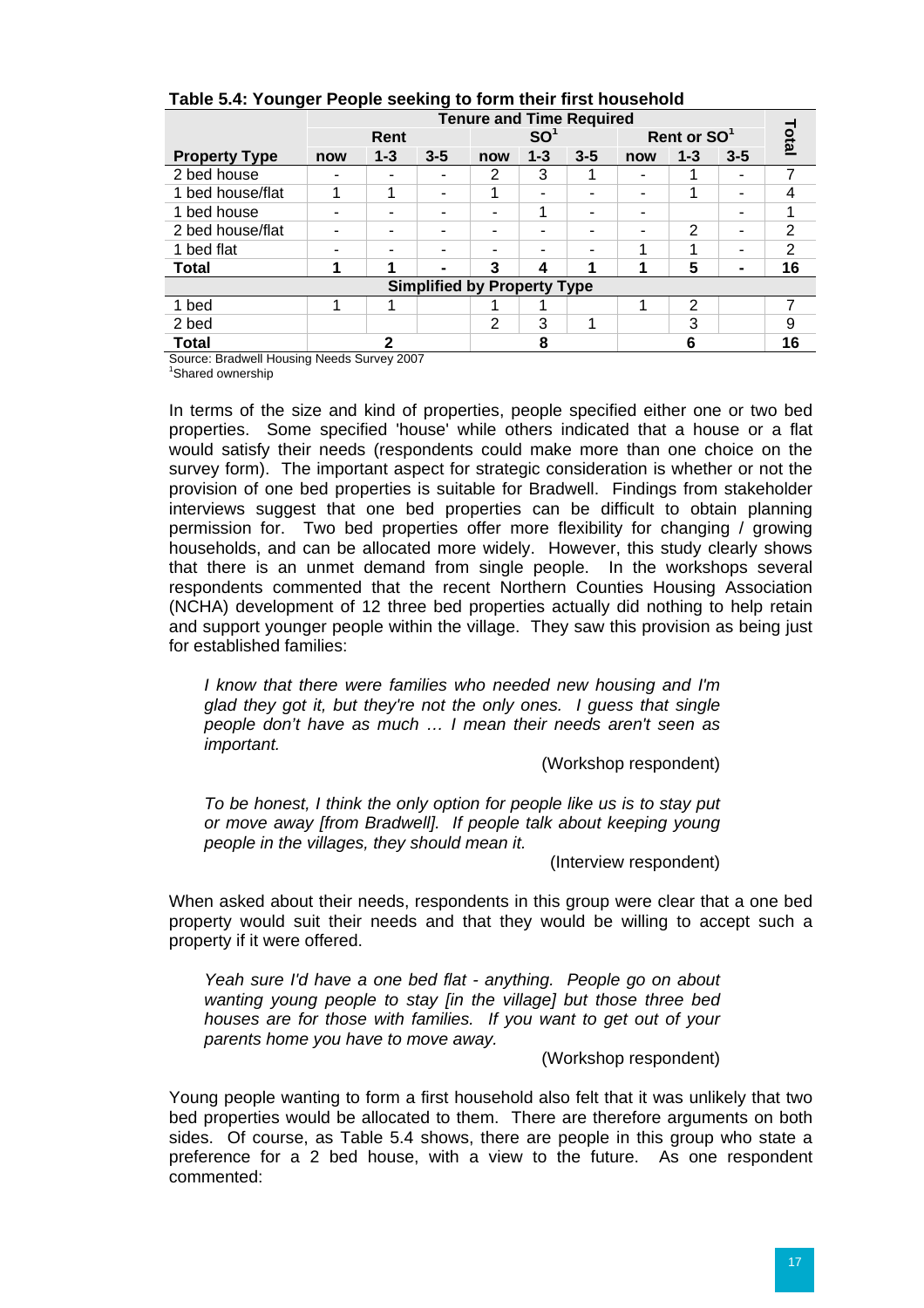<span id="page-29-0"></span>*I* don't want to get stuck with a one bed. What if I needed more *space in the future for a family or whatever? Getting one place would be hard enough. You'd say to yourself, 'I'll hang on for a bigger place'.* 

#### (Workshop respondent)

Clearly this is a difficult issue and should be a key consideration for any future development plan.

# **5.3. Young Families Living in Unsuitable Housing**

Four households fall into this category. This is an important group in terms of affordable housing. One might have expected this to be larger, however this may be explained by the fact that Bradwell's most recent development (by NCHA) of 12 three bed houses catered mainly for this group. Indeed all four households indicate that a three bed house would meet their needs. Two require new housing straight away, and two require it in 1-3 years. Two families state a preference for renting, while the other two state their preference as renting or shared ownership. There are tow main reasons why these families require new housing. In two cases, their families have grown from two the three children and their current accommodation is too small. In the other two cases, families are renting privately. The quality of the accommodation is poor and it is expensive. One respondent commented that while the house had enough space, it was very badly maintained and posed a risk to their children's health and well being.

The aspiration to own property and 'get on the housing ladder' appears to be much lower for this group than for young people still living with family. Their main priority is to access suitably sized and affordable accommodation. Renting was, therefore favoured.

*We just need somewhere decent that we can afford.*  (Workshop respondent)

*This house that we have is rented from a private landlord. To be honest he doesn't do much to it and it needs things doing. We'd be better off with a housing association. At least if something needed fixing it'd get fixed. I've stopped bothering to call our landlord. Doesn't seem worth it.* 

(Interview respondent)

Clearly, there is a clear need here for three bed properties for rent. While the recent NCHA development catered for this group, there still exists this need. However, there may be question marks here, when evidence from letting officers is factored in. In the recent development, nine properties were offered for rent, three for shared ownership. Local lettings officers and others report that several of the rented units were allocated to couples, due to the lack of demand from families. Furthermore, letting officers suggest that there is more demand for one or two bed properties for couples and single people that couldn't be adequately met. This therefore supposes that the need for three bed properties has been met in Bradwell. However, the survey information clearly and objectively identifies an unmet demand.

This is a close judgement call for developers and strategic housing officers. Consideration should also be given to a scenario in which the development of one and two bed properties could enable the freeing-up of existing three bed properties. It would certainly provide a better housing mix, providing choice, and the ability to move between properties as households grow and circumstances change.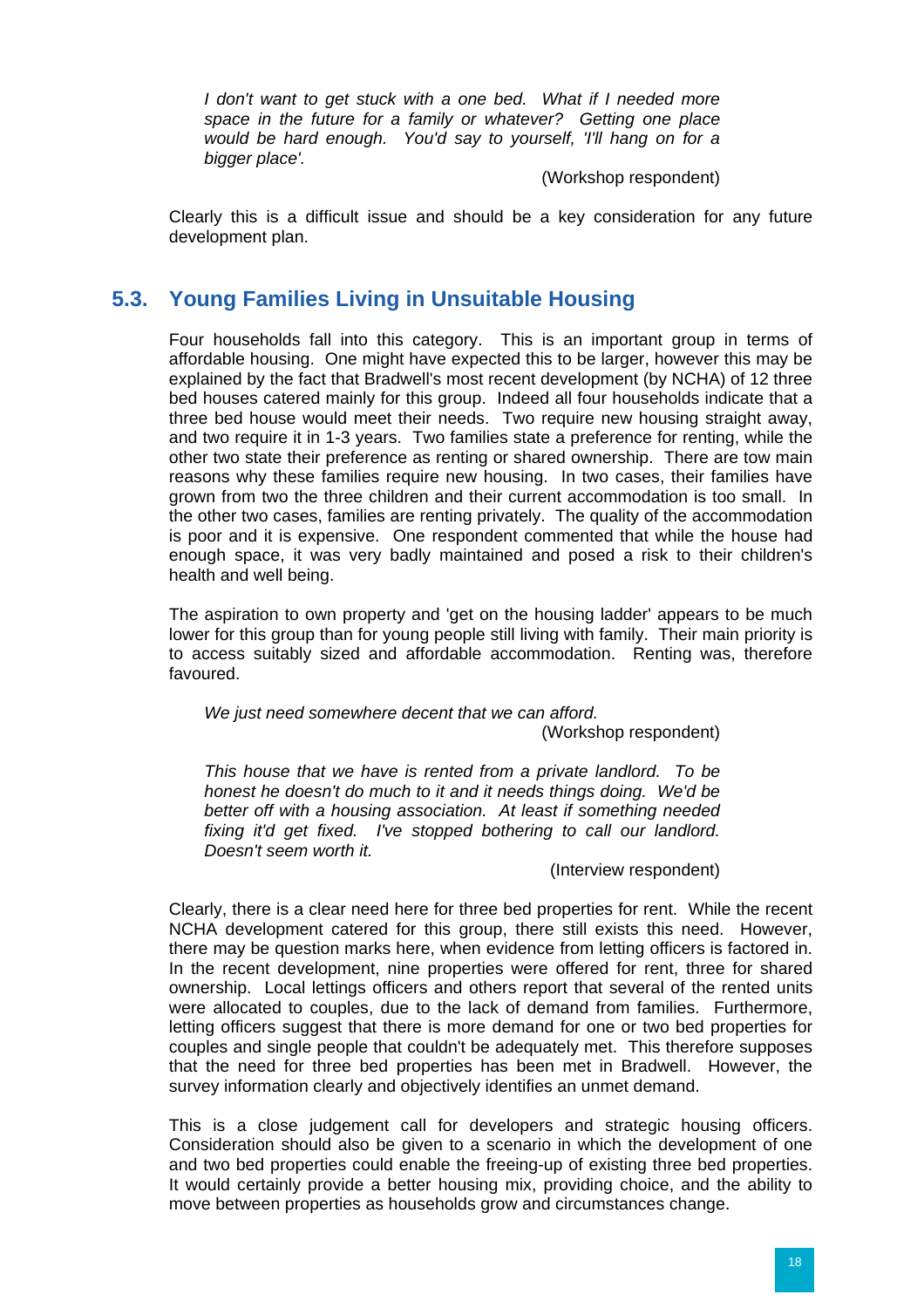## <span id="page-30-0"></span>**5.4. Single Adults Seeking Alternative Housing**

Four households fall into this category. Three are in need of a 2 bed property, and the other, a one bed house or flat. One indicates the need for rented accommodation, two indicate shared ownership and the other specifies both as an option. In all cases the housing need is immediate. Like the young single group, this group includes households with aspirations towards home ownership. Three households are currently living in the private rented sector, and all express a desire to own property. For one respondent, the private rented sector did not offer the security of tenure that the respondent sought.

*I feel I need to move. My house in rented [privately] and it's not in great nick and it's not cheap either. I'd really like to start buying somewhere. I want something that's my own, and it's an investment isn't it.* 

#### (Interview respondent)

This study has uncovered some dissatisfaction with the private rented sector. Mainly this dissatisfaction is expressed in terms of poor conditions, poor management of properties and being relatively expensive. It appears that for many people renting privately, the social housing sector offers a more attractive option.

However, there are households who need to move the other way - from owner occupation to renting - due to family breakdown, loss of employment or other changes in circumstances. Owning a house comes with its own risks and there can be a genuine need for social housing for people stepping-off the housing ladder.

Providing for this group again poses the problem of property size. Three of the four people indicate a need for two bedrooms. For one, this was clearly linked to a need to care for children at the weekend (following a family breakdown), and another could foresee having to care for an elderly relative sometime in the future.

In truth, 2 bed properties would be most appropriate for this group, due to the family circumstances outlined. As for tenure options, shared ownership is indicated in three cases, and the aspiration to move from private renting to some form of ownership is supported by the qualitative evidence.

## **5.5. Adult Couples in Unsuitable Housing**

There are four couples that fall into this category. Two couples are in need of warden-assisted accommodation in three to five years time. Both are currently owner-occupiers with no mortgage, and in one case the need for better disabled access and support was mentioned. There are several issues to consider here. First of all, Bradwell does have a small supply of warden-assisted properties. Over the next five years it is possible that these may become available. Also, there may be extra support that can be obtained to enable elderly residents to remain in their own homes for a longer period in more safety and comfort. This could be achieved by adapting the home, and by accessing 'floating' support services.

Table 5.1 (above) indicates that seven households who stated a housing need could, in fact, meet that need on the open market. This is mainly due to property ownership. However, many of these households are elderly people who wish to move to smaller, more manageable accommodation. The form does provide the opportunity to indicate special circumstances, but none are mentioned in these cases. This is another thorny issue for housing needs assessments, and is very difficult explore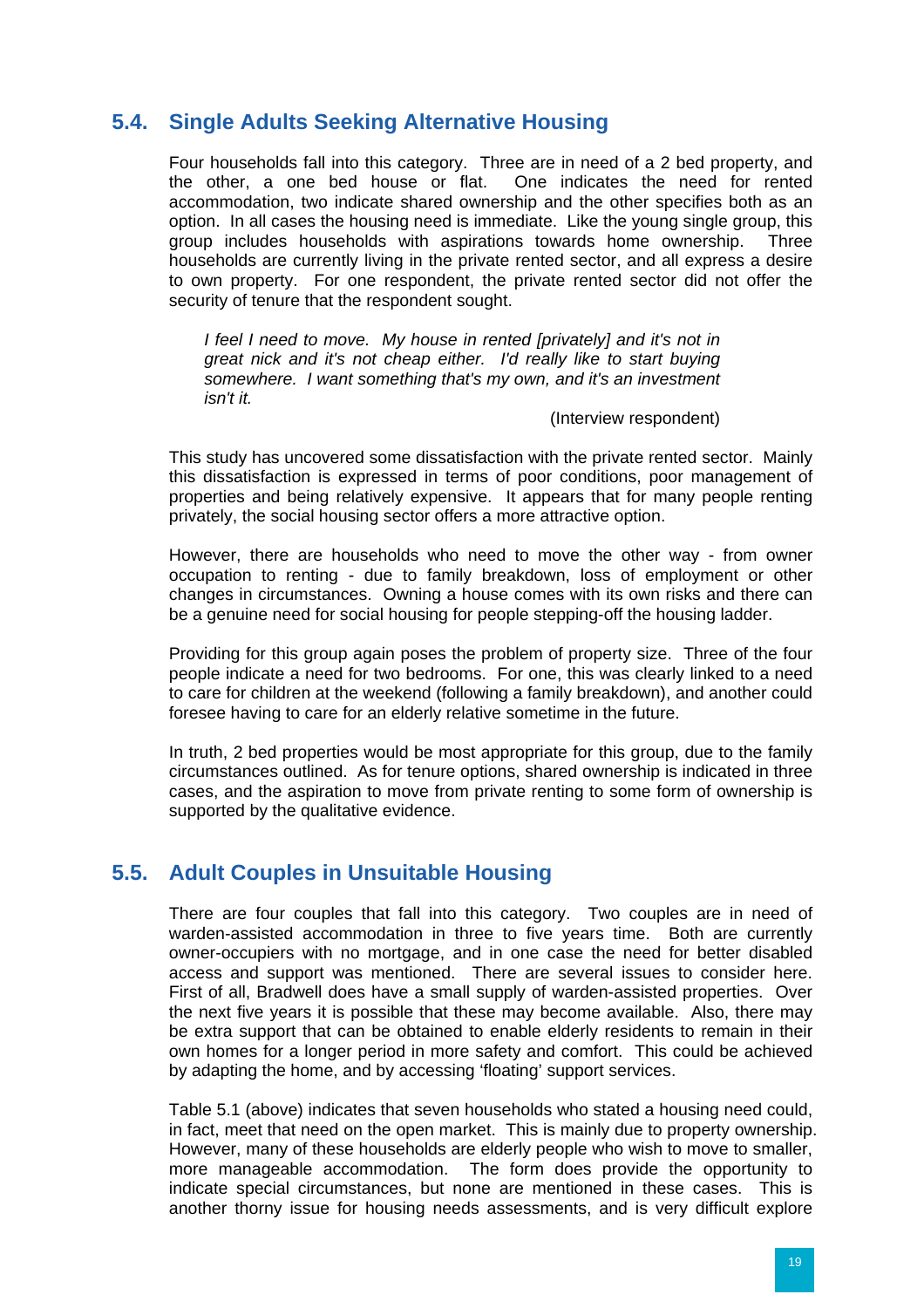<span id="page-31-0"></span>through a housing needs survey. It is a dilemma that many older people face. They can be equity rich, yet income poor, and often see the equity as a nest egg for younger generations. Unfortunately, no respondents from this group felt able to take part in the qualitative element of the research.

Developers, strategic housing and planning officers and the Parish Council should be aware that there is a demand for properties from older people, usually long-standing residents, who have owned properties for a long time. Dealing with this need requires a more detailed assessment of the problem than can be dealt with in this report.

#### **5.6. Housing in Need that Fail the Local Connection Clause**

The survey clearly identifies 10 households who are in unsuitable accommodation, but do not meet the local connection criteria. All things being equally, they do have a chance of accessing older social housing stock (however turnover is low), but they cannot access new build housing developed under that National Park's exceptions policy. Those in this group tend to be single people and families living in the private rented sector and being resident for less than 10 years. The evidence in interviews challenges the arbitrary limit on localness imposed upon new developments on exceptions sites. Many people in this group are committed members of the Bradwell community, and plan to stay. Newcomers become quickly established and do not see themselves as 'transitory'. Strategic housing and planning authorities need to bear these factors in mind.

## **5.7. The Scale of New Housing Development Appropriate for Bradwell**

The workshop participants discussed the scale of development that would be appropriate. There was as range of responses, but overall there was ambivalence about this issue amongst those in housing need. Two or three participants felt that Bradwell could absorb up to 50 new houses without affecting its character. Others stressed the importance of using traditional material so that new houses "look the same as all the others. They shouldn't stand out as being different just 'cause they're council housing". That said, there was a debate about 'estates'. Long-time residents in particular did not want to see suburban, estate-type development:

*One thing that everybody says is that we don't want housing estates in the village. It's just not that sort of place and it wouldn't be Bradwell anymore. If they carried on beyond the newest twelve houses it would become an estate. It's already looking like an estate round there.* 

(Workshop participant)

#### **5.8. Locations for Potential New Housing Development**

The locating of new housing development in small villages can often be the most difficult aspect of the development process. This section reports on the evidence gained from the workshops and interviews. Participants were asked whether they had views on where a future affordable housing scheme might be sited. No attempt was made by the researchers to suggest the merits of different sites. Our view is that suggesting possible sites would limit debate with participants, and had the potential to start rumours about certain sites.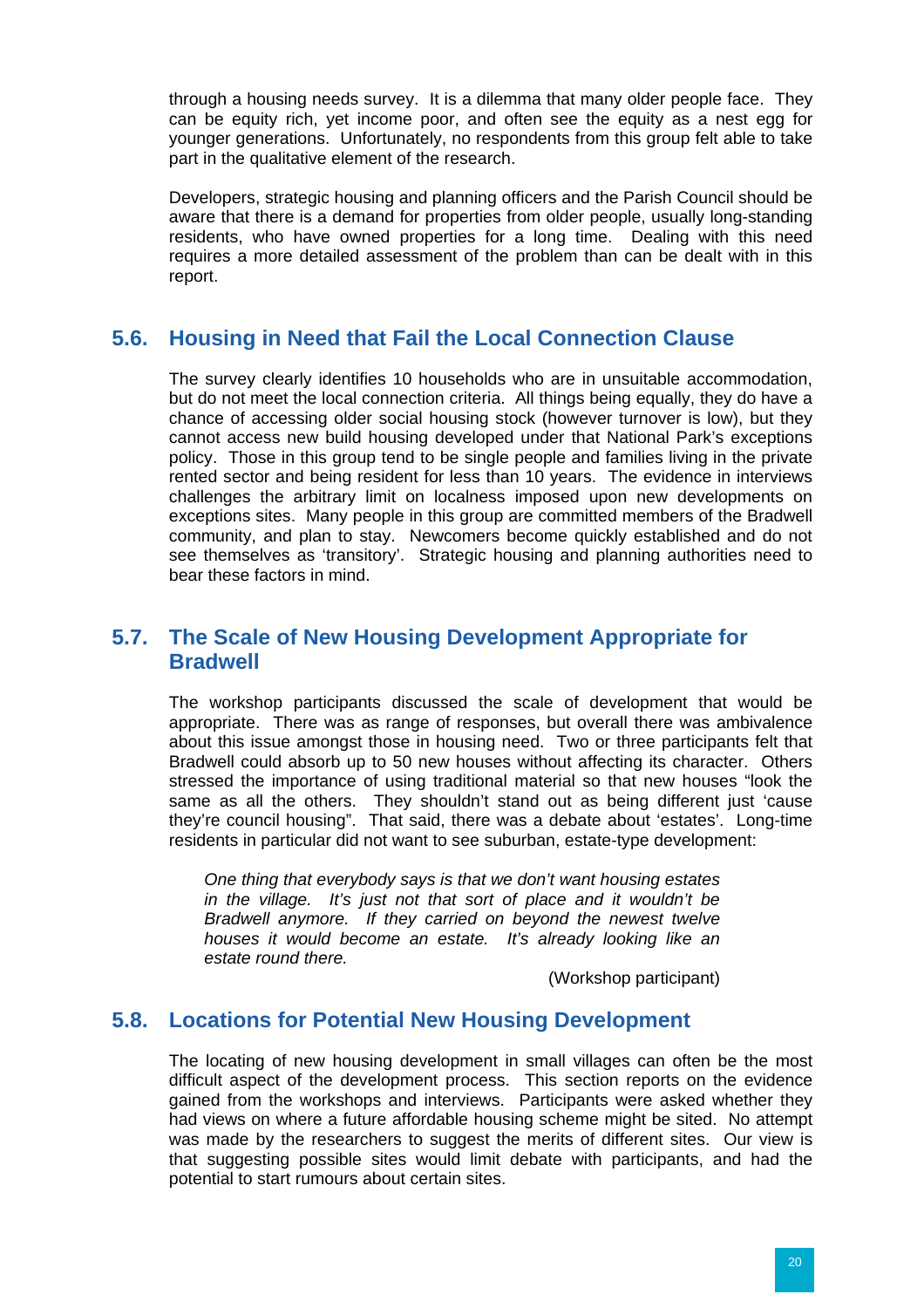<span id="page-32-0"></span>For many of the participants who were in need of new affordable housing, there was ambivalence about the locating of new houses, but it was important that new developments were in keeping with the village.

| Respondent | I don't really care where they go, as long as they fit<br>in with the village and don't ruin it. |
|------------|--------------------------------------------------------------------------------------------------|
| Researcher | What do mean by fitting in?                                                                      |
| Respondent | Well built in the right sort of materials, not stuck out.<br>(Workshop discussion)               |

The recent development of 12 houses built by NCHA at Michlow Drive was generally regarded as a successful scheme by workshop and interview participants. As one person put it:

*It's great. I really like what they've done. But we just need more [affordable housing].* 

(Interview respondent)

Several respondents thought that land adjacent to this development would be a suitable place for new housing. However, there were concerns raised about difficulty of access.

Nearly all the residents mentioned the possibility of new housing development occurring on the Newburgh Engineering site in Bradwell. A recent public meeting, organised by Bradwell Parish Council had raised the profile of the site as a possible location for local needs housing. It was generally accepted that this would be a good site for new housing. It was thought to be a good, central location that could be integrated into the village. Some thought that it was too good an opportunity to miss:

*The Newburgh site would get my vote. It's gonna have to be used for something, and I think it should be used for Bradwell - for people living here. Yeah I think that's a good site too. Me too, but like I said earlier it doesn't want to become a huge estate does it?* 

(Workshop discussion)

#### **5.9. Two Key Issues for Further Consideration**

The preceding sub-sections have laid out the housing need in Bradwell. It is important to remember that the 27 households characterised as being in need of new housing do not represent the community's absolute housing needs. They are households that are in housing need that can be met by a new housing development in Bradwell. They meet all of the three qualifying criteria used in the assessment: inadequate housing, inability to access the current housing stock and strong local connection. Table 5.2 provides a clear guide to the developer about the mix of property types and tenures required to meet this specific element of need. It is clear that any new development must have a mix of sizes and tenures. The overwhelming characteristic is the need for smaller properties to cater for the needs of (predominantly younger) single people and couples. There is still need for family sized housing also, despite the recent development by NCHA (and reports about under-occupation). However, there remain points for careful consideration.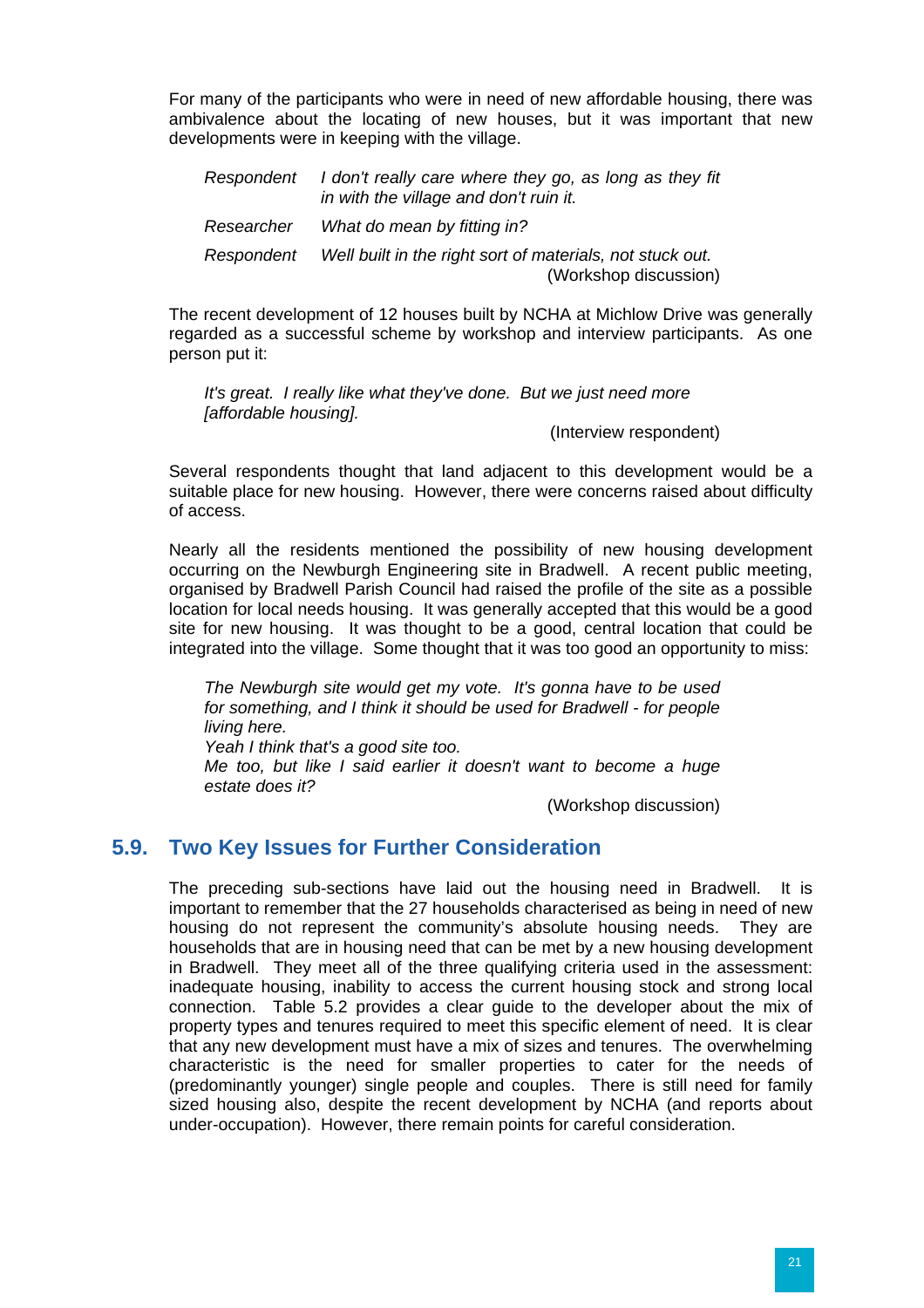#### *One-bed or two bed properties?*

Particularly important will be the determination of whether one bed properties are suitable for younger people looking to form their first home or whether two-bed houses or flats offer greater flexibility. Evidence from stakeholder interviews suggests that one-bed properties are not generally considered to be a viable option. Also, a significant number of single people indicate two-bed properties as a preferred choice. Perhaps they would be less likely to move to a one-bed? That said, discussion around size to emerge from the workshop suggests that one-bed houses or flats have a crucial role to offer:

#### *I'd take a one-bed, sure. I'd have anything there is really.*  (Workshop participant)

Indeed there is a degree of frustration amongst younger people without families that the rhetoric they hear is about helping younger people to remain in the village, and yet recent development has been targeted at families. They discussed the benefits that a mix of housing types offers for younger people:

*We need more of a mix. Those family houses are fine, but they don't do anything for us. And anyway if there was some smaller houses those people without kids living in the bigger ones could move out and it'd free them up. Yeah we need more of a mix.* 

(Interview participant)

*I've heard about people [taking a house] and then getting trapped there. If you've got a roof over your head then you're not going to be a high priority, even if it's too small or whatever. If people knew that there was a possibility that you could [move] from a small house to a bigger one in the future then they'd be more likely to take a small one to begin with. I'd have no problem taking a flat or something as long as I knew I didn't have to be there forever.* 

(Interview participant)

Therefore, it is clear that a mixed development is required to give Bradwell a more balanced stock of social housing. The decision about whether one-bed houses or flats are appropriate is a matter for further discussion between the developer and the planning and housing authorities.

#### *Renting versus shared ownership*

Table 5.2 shows how the housing need can be best met in terms of tenure. It indicates a high proportion of need for shared ownership properties. Nine households' needs are met by renting, 11 by shared ownership and seven by rent or shared ownership. This would suggest therefore that around half of the development could be offered on a shared ownership basis.

However, it is important to exercise a great degree of caution over this evidence. The assessment makes an assumption that if private ownership was stated in the housing needs survey form and this was unaffordable then shared ownership was indicated as the housing need for that household (provided SO is affordable to them). The logic for this is that they indicate a desire to own rather than rent.

However, the proportion of housing need to be met by shared ownership feels high. Two points need to be taken into account. Firstly, information from local letting agents and the leasehold department at NCHA suggest that the recent three houses offered for shared ownership in Bradwell have proved problematic to sell. The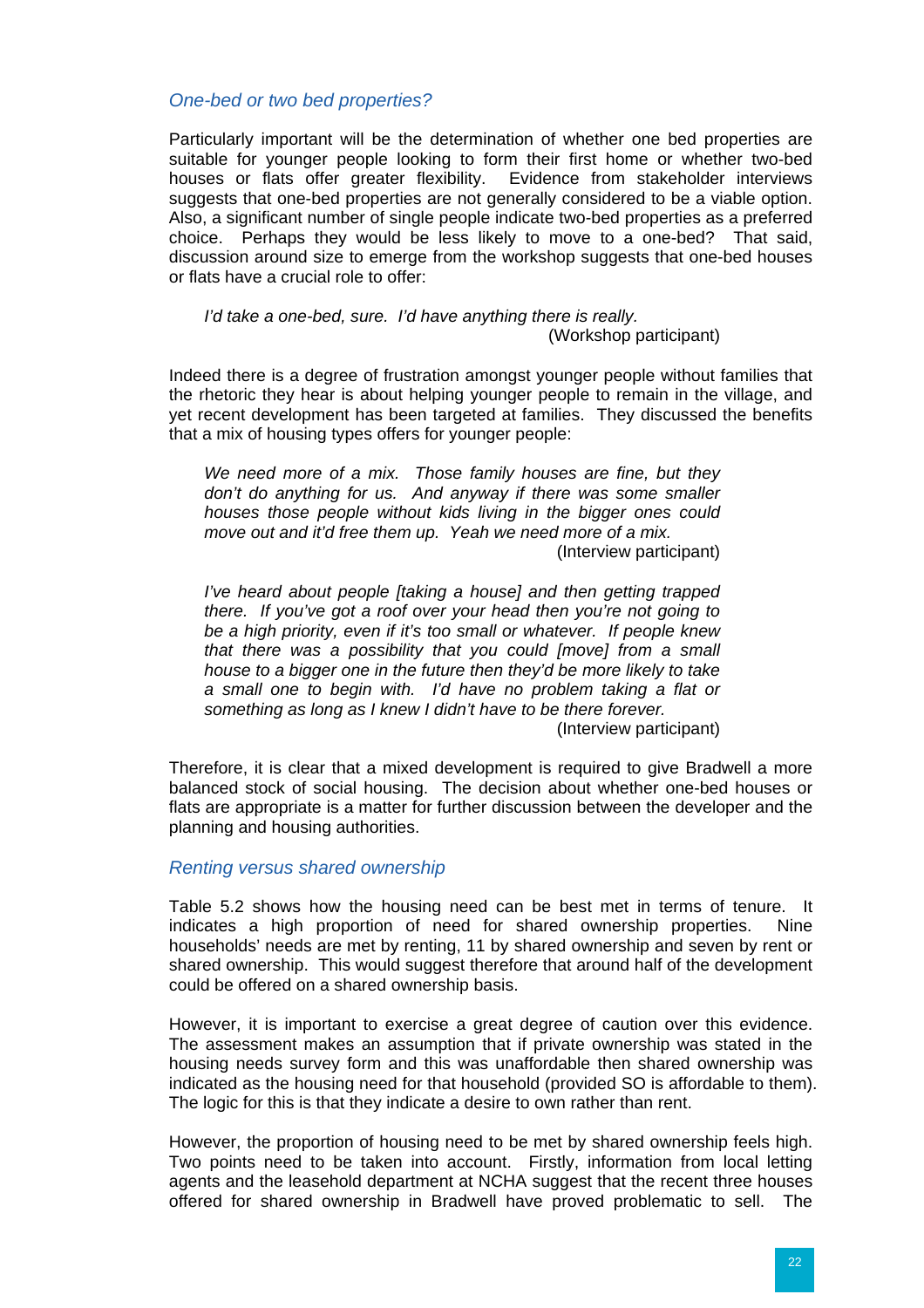information available suggests that convevance on two of the properties has not vet been completed. However, the interest in shared ownership is particularly strong amongst newly emerging households whose need is best met with one and two bed properties. Perhaps therefore, there is demand for shared ownership form a different quarter to that generated by three-bed properties.

Secondly, the recent District-wide housing needs survey (JHA, 2007) suggests that across the district about 1 in 5 households in need can afford shared ownership at the 50 per cent share level. This increases if the share offered is 25 per cent:

*A mean value of 19.5% of the total of backlog and emerging need households could potentially afford shared ownership, assuming that no more than between 25%-30% of gross incomes are spent on the combination of monthly mortgage and rental and assuming schemes with no more than a 2% residual rent are levied on a 1, 2 or 3 bed home. If schemes are provided at 25% of market value, then the proportion of households in need assisted by shared ownership will rise.* 

(JHA, 2007: p. 128)

In a scenario where all those in need of rented or shared ownership can satisfy their need by new rented properties, then the indicated ratio of renting to shared ownership is roughly 60:40 (16 rented, 11 shared ownership). That is double the proportion suggested by the district-wide survey. Consideration has to be made however, that the Bradwell survey is a much more focused analysis, and better represents local needs.

Weighing up the evidence here suggests that the developer should consider that between 25 and 40 per cent of new dwellings, predominantly two and one bed properties would provide a balanced development.